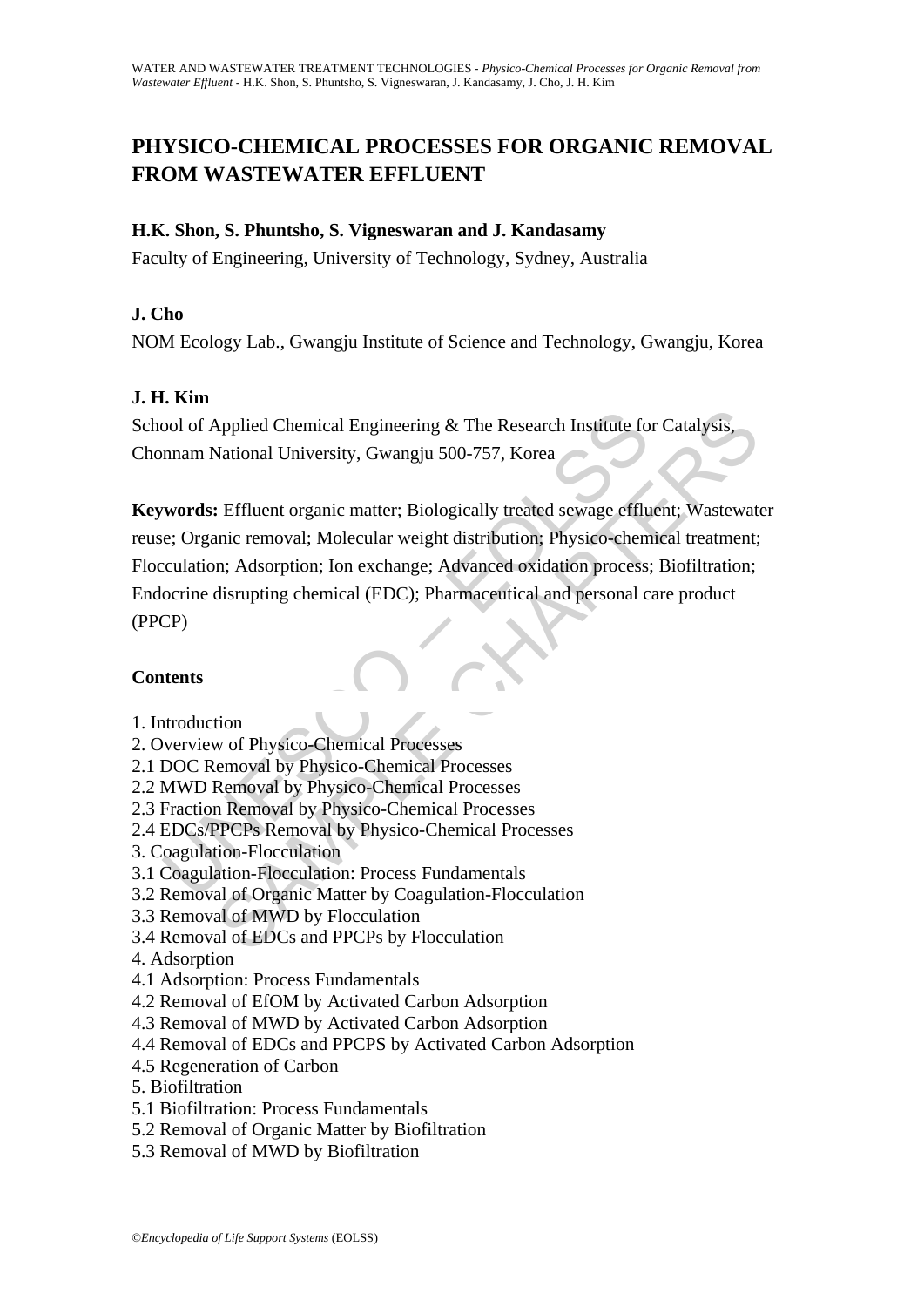#### 5.4 Removal of EDCs and PPCPs by biofiltration

6. Ion Exchange

- 6.1 Ion Exchange: Process Fundamentals
- 6.2 Removal of Organic Matter by Ion Exchange
- 6.3 Removal of MWD by Ion Exchange Process
- 6.4 Removal of EDCs and PPCPs by Ion Exchange Process
- 6.5 Regeneration of Ion Exchange Resin
- 7. Advanced Oxidation Processes (AOPs)
- 7.1 Advanced Oxidation Process: Process Fundamentals
- 7.1.1 Ozonation
- 7.1.2 H2O2/UV process
- 7.1.3 Heterogenous Photocatalysis
- 7.2 Removal of Organic Matter by AOPs
- 7.3 Removal of MWD by AOPs

7.4 Removal of EDCs and PPCPs by AOPs

7.4.1 Removal of EDCs and PPCPs by Chlorination

7.4.2 Removal of EDCs and PPCPs by Ozonation

7.4.3 Removal of EDCs and PPCPs by H2O2/UV

7.4.4 Removal of EDCs and PPCPs by TiO2/UV Heterogenous Photocatalysis

Glossary

Bibliography

Biographical Sketches

#### **Summary**

Removal of MWD by AOPs<br>
Removal of EDCs and PPCPs by AOPs<br>
1 Removal of EDCs and PPCPs by Chorination<br>
2 Removal of EDCs and PPCPs by Chorination<br>
3 Removal of EDCs and PPCPs by H2O2/UV<br>
4 Removal of EDCs and PPCPs by H2O2 al of MWD by AOPs<br>al of EDCs and PPCPs by AOPs<br>wal of EDCs and PPCPs by Chorination<br>wal of EDCs and PPCPs by Chorination<br>wal of EDCs and PPCPs by Conation<br>wal of EDCs and PPCPs by TiO2/UV<br>wal of EDCs and PPCPs by TiO2/UV<br>H This chapter covers physio-chemical processes including advanced oxidation processes for wastewater treatment. The approach used in this chapter is to first provide a brief introduction to each of the processes followed by a brief description of the process fundamentals in removing organic matter. The removal of effluent organic matter (EfOM) in terms of dissolved organic carbon (DOC), molecular weight distribution (MWD) for each process is then explained followed by removal of endocrine disrupting chemicals (EDCs) and pharmaceutical and personal care products (PPCPs) by each process.

### **1. Introduction**

The physico-chemical method of wastewater treatment involves either physical process or chemical process or at many times a combination of both these processes. Although their basic principles are quite different, the processes are sometimes hard to distinguish as the two processes may occur simultaneously in a single treatment unit. Sometimes the physical entrainment of organic micro pollutants in water and wastewater is also associated with biological degradation depending on the treatment environment. The sorption (definition included in the following section) of micro pollutants onto solids and, accordingly, their behaviour during the physico-chemical treatment, depends basically on their physico-chemical properties, such as lipophilicity or acidity (Carballa et al., 2005). Two types of coefficients  $(K_{\text{ow}}:$  octanol-water partition coefficient) and  $(K_{\text{oc}}$ : organic carbon partition coefficient) are usually used to determine the sorption effectiveness and the affinity of a given substance to effluent organic matter (EfOM).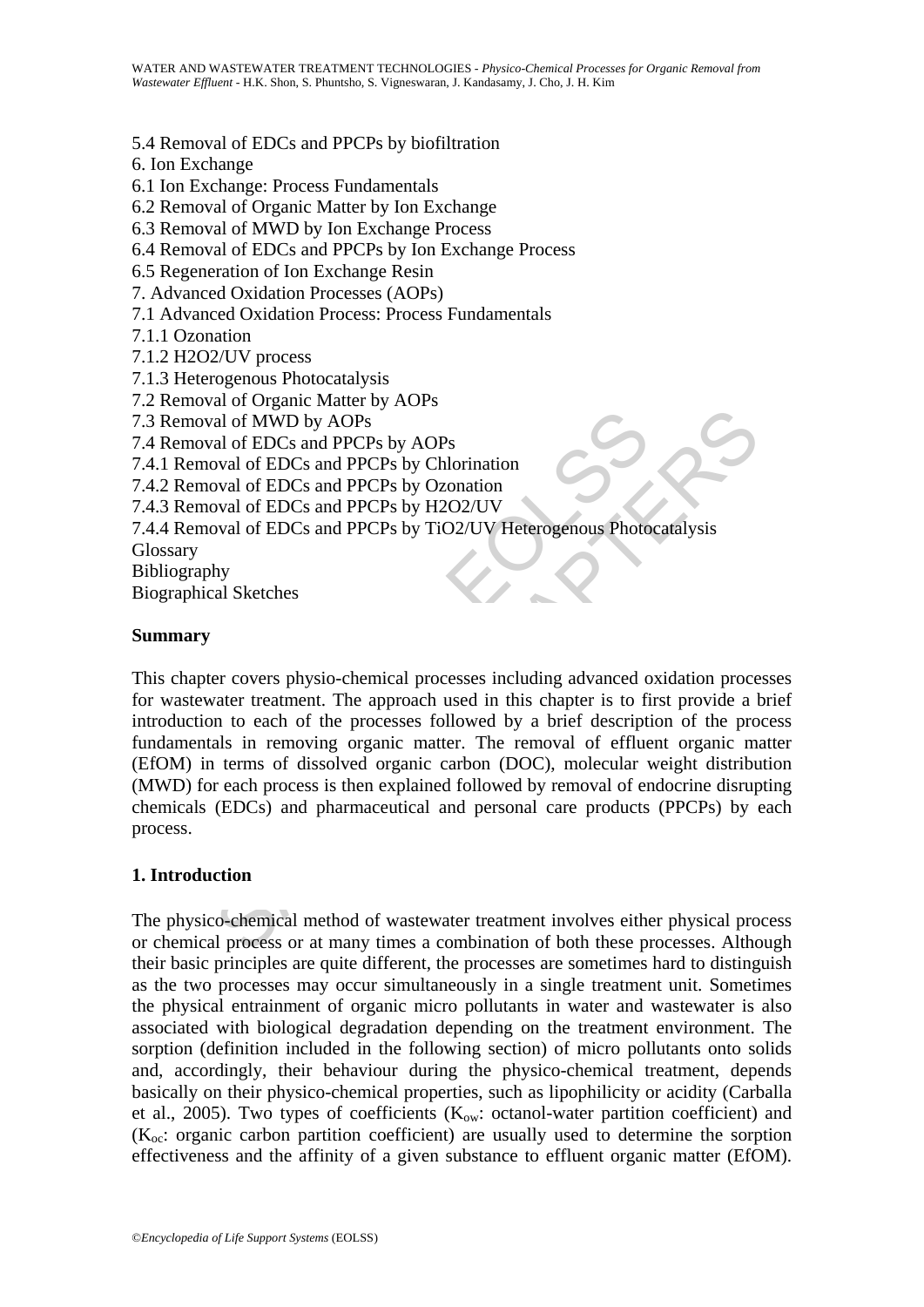However some limitations for its applicability in endocrine disrupting chemicals (EDCs) and pharmaceutical and personal care products (PPCPs) have been reported (Holbrook et al., 2004) and another indicator known as solid–water distribution coefficient (Kd), defined as the ratio between the concentrations of a substance in the solid and in the aqueous phase at equilibrium conditions have also been sometimes used as a suitable parameter (Ternes et al., 2004).

 This coefficient takes into account the two main sorption mechanisms: absorption (hydrophobic interactions characterized by the Kow value) and adsorption (electrostatic interactions related to the tendency of the substance to be ionized or dissociated in aqueous phase, which is characterized by the dissociation constant, pKa). According to their physico-chemical properties, EDCs/PPCPs can be divided into three main groups: lipophilic (with high Kow values), neutral (non-ionic) and acidic (hydrophilic and ionic) compounds (Carballa et al., 2005).

pounds (Carballa et al., 2005).<br>
pounds (Carballa et al., 2005).<br>
ewage treatment facilities, the wastewater is subjected to various<br>
peperDes that range from nearly complete to nearly zero. Alth<br>
peperDes that range from At sewage treatment facilities, the wastewater is subjected to various treatment regimes (depending on the size and sophistication of the treatment plant), resulting in "removals" of PPCPs that range from nearly complete to nearly zero. Although the removal efficiencies are a function of the individual EDC/PPCP properties as well as the treatment process(es), their removal is also essentially a collateral or incidental function of a sewage treatment plant, as these facilities were never specifically designed to remove exotic, bioactive xenobiotics (Daughton, 2007).

In the following sections the physicochemical processes such as coagulationflocculation, adsorption, biofiltration, ion exchange (IX) and advanced oxidation processes (AOPs) have been reviewed for their roles in removing dissolved organic matter, molecular weight distribution and EDCs and PPCPs.

### **2. Overview of Physico-Chemical Processes**

Solution of the size of the matter (b) and size of the size of the size of the size of the size and sophistication of the treatment plant), resulting in "remove that range from nearly complete to nearly zero. Although the One of the main reasons for applying physico-chemical processes in the advanced treatment of biologically treated sewage effluent (BTSE) is to remove particulate organic matter ( $> 0.45$  µm) and dissolved organic matter (DOC  $< 0.45$  µm). EfOM removal can be shown in terms of DOC, MWD, fraction and EDCs/PPCPs. DOC presents a surrogate for general organic contaminant removal by physico-chemical processes, MWD provides specific removal of different organic sizes, fraction represents removal of different hydrophobic/philic fractions and removal of EDCs and PPCPs can be used as an indicator for the smallest MW compounds (about 150 – 500 Da). The four parameters provide a better understanding of organic removal by physicochemical processes.

The effectiveness of specific processes in treating EfOM is strongly influenced by the size (or MW) and structure of EfOM. The size ranges of EfOM removed by different treatment methods are shown in Figure 1. In general, flocculation and biofiltration remove the majority of particulate organic matter. Adsorption, IX and AOPs remove the small size of EfOM.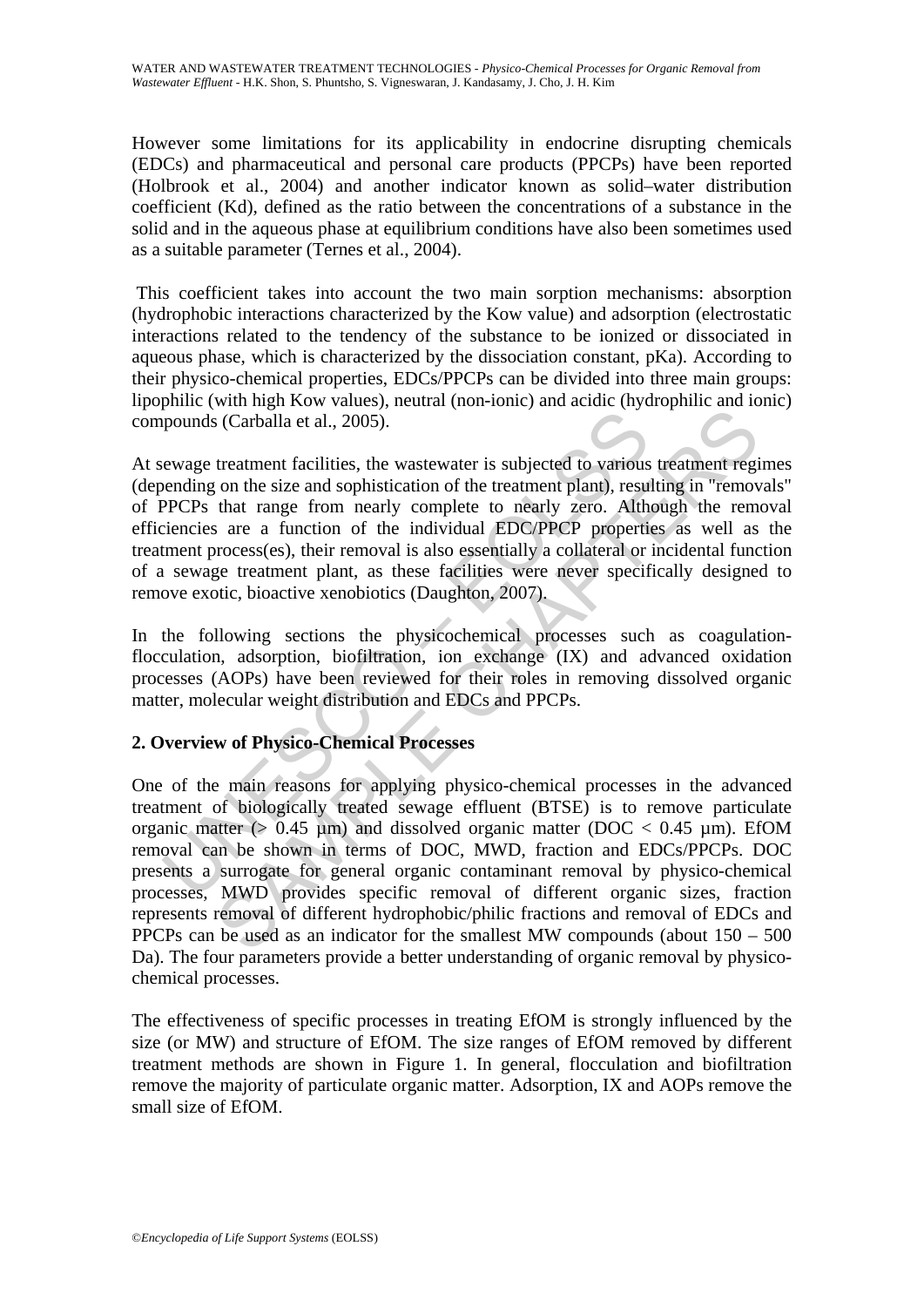WATER AND WASTEWATER TREATMENT TECHNOLOGIES - *Physico-Chemical Processes for Organic Removal from Wastewater Effluent* - H.K. Shon, S. Phuntsho, S. Vigneswaran, J. Kandasamy, J. Cho, J. H. Kim



Figure 1 Size ranges of the applied treatments in treating EfOM

#### **2.1 DOC Removal by Physico-Chemical Processes**

Figure 1 Size ranges of the applied treatments in treating F<br>
DOC Removal by Physico-Chemical Processes<br>
ure 2 shows the removal of EfOM from the same BTSE by<br>
microlareatment at an optimum condition (Shon et al., 2006). T Figure 2 shows the removal of EfOM from the same BTSE by different physicochemical treatment at an optimum condition (Shon et al., 2006). The DOC removal depends significantly on the treatment processes used. Powdered activated carbon (PAC) adsorption and granular activated carbon (GAC) biofiltration result in relatively high DOC removal of EfOM in comparison to that of flocculation, IX and AOPs. This suggests that the EfOM consists mainly of small MW organic matter in the BTSE used.

Figure 3 shows the removal efficiency of EfOM from BTSE with chemical coupling. As expected, the removal increases significantly with chemical coupling. Enhanced removal was observed especially when coupling PAC adsorption with MIEX and PAC adsorption with flocculation which may be due to removal of different range MW by each process.



Physico-chemical treatment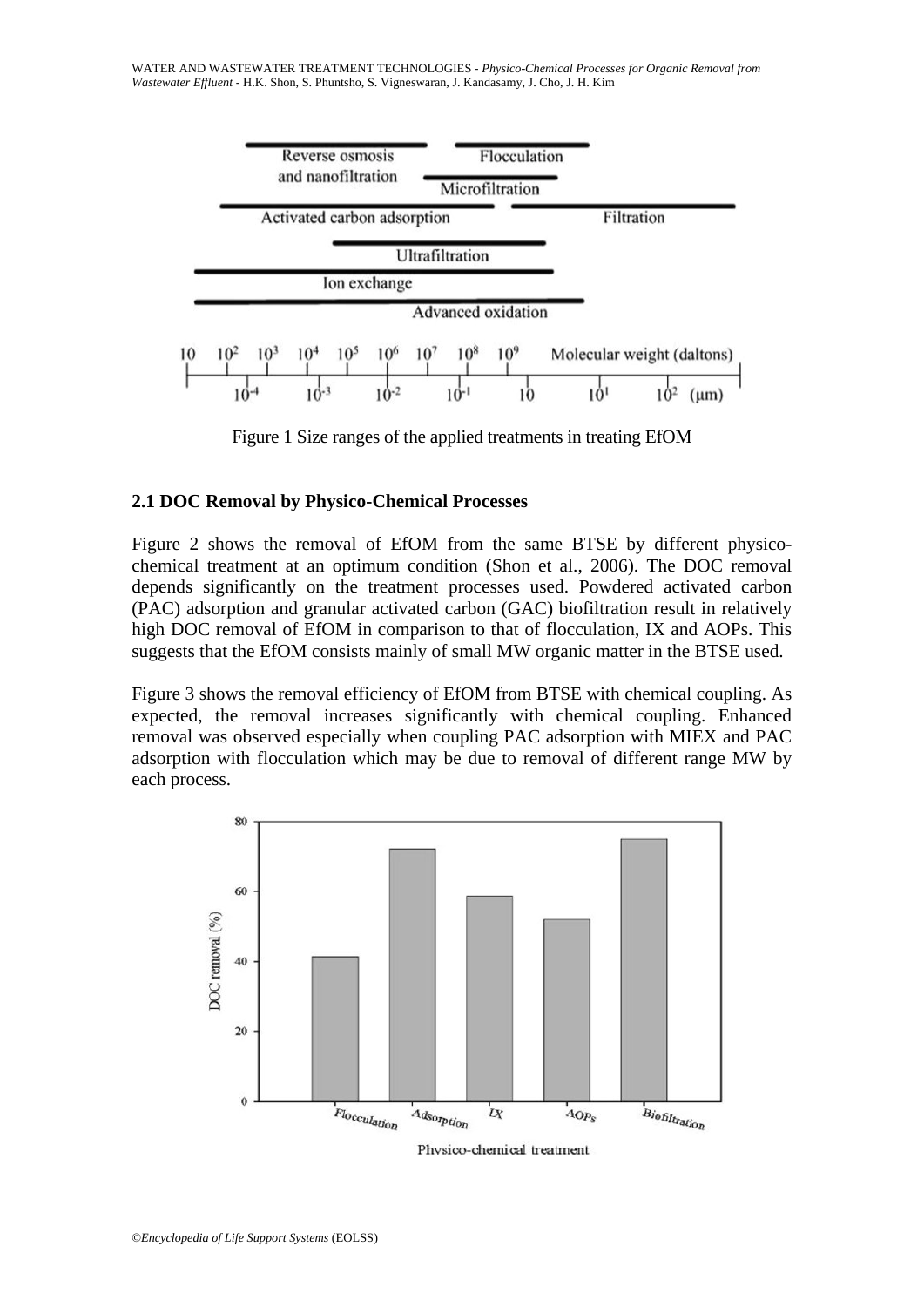### Figure 2 DOC removal by different physico-chemical processes (FeCl<sub>3</sub> flocculation, powdered activated carbon (PAC) adsorption, IX with magnetic ion exchange resin (MIEX<sup>®</sup>), AOPs (photocatalysis) with TiO<sub>2</sub>, granular activated carbon (GAC) biofiltration) in BTSE from a wastewater treatment plant



Figure 3 DOC removals from BTSE with different chemical couplings

# **2.2 MWD Removal by Physico-Chemical Processes**

MWD of EfOM is very important in understanding the removal of micropollutants under different sizes by different treatment methods. Figure 4 shows the MWD of EfOM following treatment by different physical-chemical processes. The MWD of EfOM in the BTSE used is comprised of small (260 Da, 580 and 870) and large (43100 Da) MW compounds.

The organic concentration of biopolymers, humic substances, low MW acids and low MW neutrals including amphiphilic in BTSE was 0.7 mg/L (6% content), 6.3 mg/L (53%), 2.3 mg/L (20%) and 2.5 mg/L (21%), respectively (Haberkamp et al., 2007). Flocculation removed mainly the large MW compounds and did not remove the majority of small MW (263 Da, 330 and 580) while adsorption mainly removed the small MW compounds.

The five general MW peaks in BTSE are found in i) 30 kDa – 50 kDa, ii) 1500 Da – 800 Da, iii) 800 - 500 Da, iv) 250 Da and v $\ge$  250 Da. The compounds in the range of 30 kDa – 50 kDa are biopolymers; 1500 Da – 800 Da are humic substances; 800 - 500 Da are building blocks; 250 Da are acids, and less than 200 Da are low MW neutrals and amphiphilics (Huber, 1998).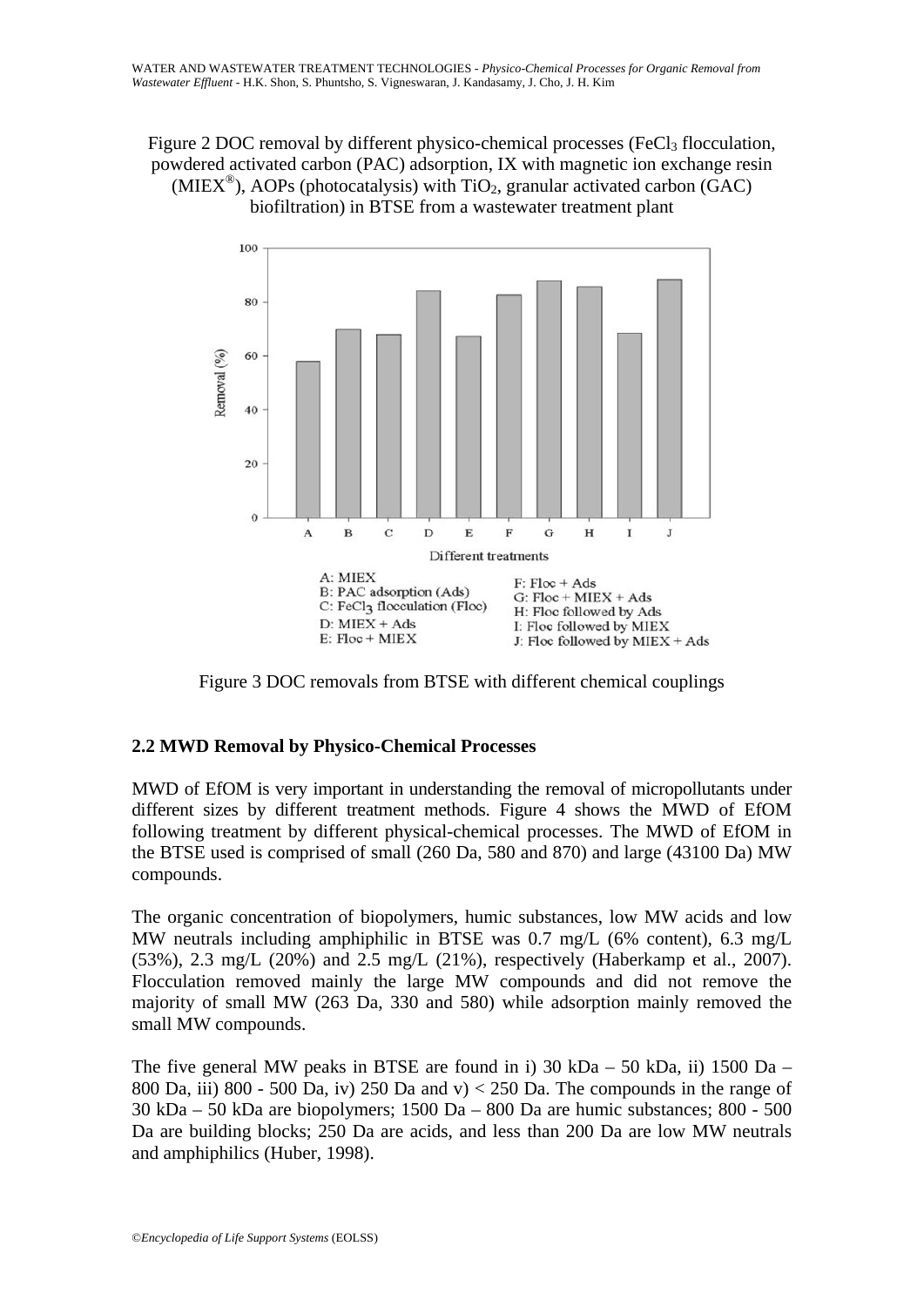Here, biopolymers include polysaccharides and proteins; building blocks include hydrolysates of humic substances; acids include all free mono- and diprotic low-molarmass organic acids; low MW neutrals and amphiphilics (slightly hydrophobic compounds) include sugars, alcohols, aldehydes, ketones and amino acids.



Figure 4 MWD of the influent BTSE and effluents from different physico-chemical treatments (flocculation, adsorption, GAC biofiltration, photocatalysis, and IX with  $MIEX^{\circledR})$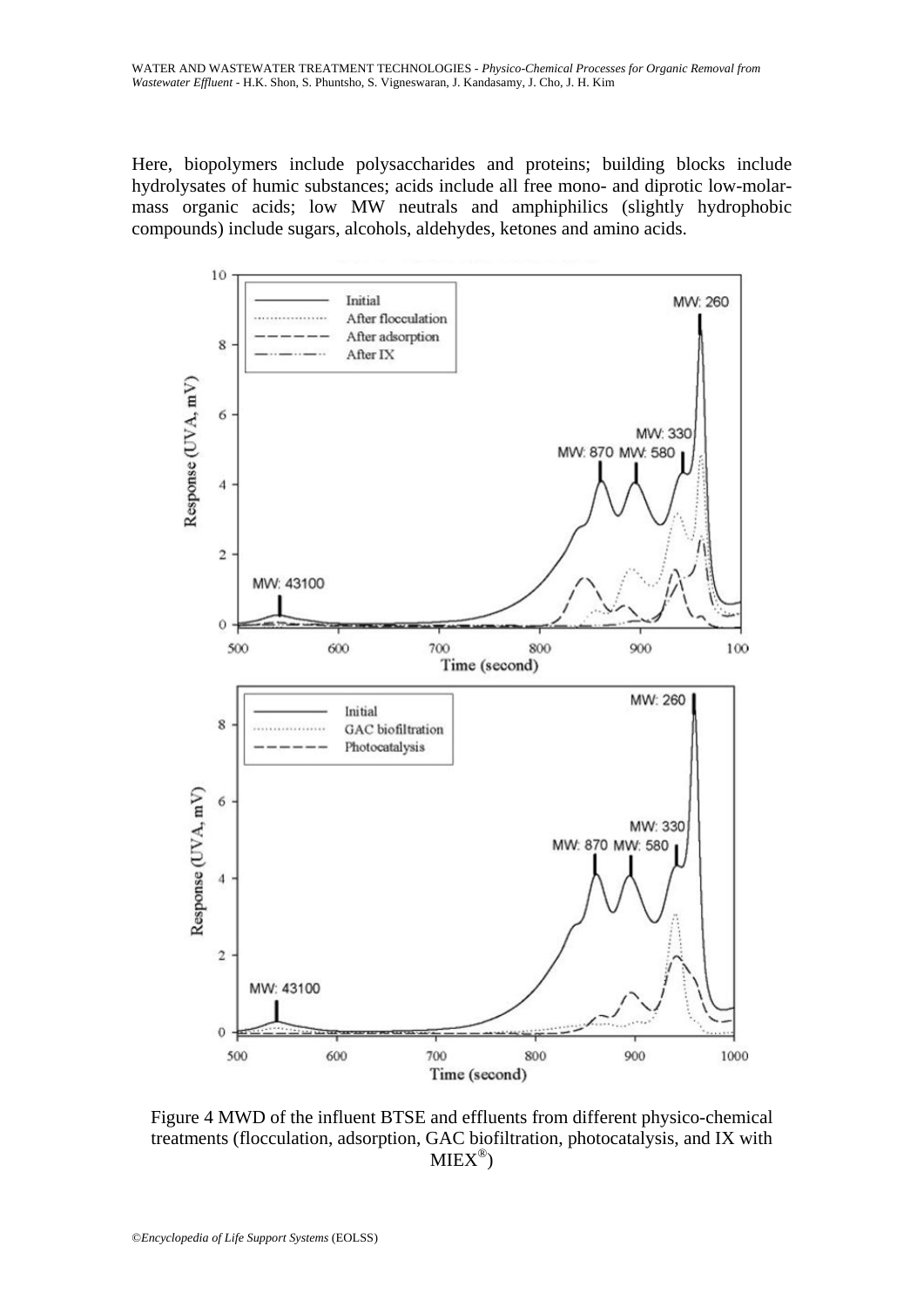### **2.3 Fraction Removal by Physico-Chemical Processes**

Removal of different organic fractions is also helpful in determining the efficiency of different physical-chemical treatments in removing hydrophobic (HP), transphilic (TP) and hydrophilic (HL) fractions (Table 1). FeCl<sub>3</sub> flocculation removed a higher amount of HL fraction. This is probably due to the ionic effects of EfOM. Flocculation removes HL fraction when the pollutants are more negatively charged. In general, flocculation and adsorption are used mainly to remove the HP fraction of large and small MW organics. The removal of HL by flocculation (in this case) may be due to the large dose of  $FeCl<sub>3</sub>$ used (through sweep flocculation mechanism) (Shon et al., 2005). The removal of HL by adsorption could be attributed to the physical affinity between HL organic molecules and PAC (through Vander Waals, electrostatic forces and chemisorption) (Shon et al., 2004). Ion exchange with  $MIEX^{\circledcirc}$  also exhibited very high removal of hydrophilic compounds (Zhang et al., 2005).

|           | <b>Initial</b><br>(mg/L) | $MIEX^{\circledR}$<br>(mg/L) | <b>PAC</b><br>adsorption<br>(mg/L) | <b>Flocculation</b><br>(mg/L) | <b>Photocatalysis</b><br>(mg/L) |
|-----------|--------------------------|------------------------------|------------------------------------|-------------------------------|---------------------------------|
| HP        | 1.645                    | 0.715(56.5%)                 | $0.460(72.0\%)$                    | 0.999(39.3%)                  | $0.802(51.2\%)$                 |
| <b>TP</b> | 1.034                    | 0.705(31.8%)                 | 0.282(72.7%)                       | $0.802(22.4\%)$               | $0.703(32.0\%)$                 |
| HL        | 3.822                    | $1.180(69.1\%)$              | 1.258 (67.1%)                      | 1.540 (59.7%)                 | 2.810(26.5%)                    |

Table 1 Efficiency of different physico-chemical treatment processes in the removal of different fractions from BTSE

#### **2.4 EDCs/PPCPs Removal by Physico-Chemical Processes**

exchange with MIEX<sup>®</sup> also exhibited very high removal of hydre<br>
ang et al., 2005).<br> **Initial** MIEX<sup>®</sup> (mg/L) **PAC exercises**<br> **EOLS ACC (mg/L) EOLS ACC (mg/L) EOLS ACC (mg/L)**<br> **EOLS ACC (mg/L) EOLS ACC (mg/L)** ge with MIEX<sup>®</sup> also exhibited very high removal of hydrophilic compours<br>
u. 2005).<br>
intial MIEX<sup>®</sup> (mg/L) **PAC**<br>
intial MIEX<sup>®</sup> (mg/L) **PAC**<br>
(mg/L) **CHAPTERS** (mg/L) **CHAPTERS** (mg/L) (mg/L) (mg/L)<br>
6.645 0.715 (56.5%) It is difficult to remove EDCs and PPCPs within the range from 100 to 500 Da in EfOM. Removal of EDCs and PPCPs is thus considered as the main parameter in determining the efficiency of a particular treatment method. Considering treatments by flocculation, adsorption and oxidation, the removal of these compounds showed very different trends (Table 2). Some of them are removed by up to 90%, while the others can only be partially removed (Barceló, 2003). This suggests that removal of the emerging contaminants requires the careful selection of treatment methods depending on the individual EDC and PPCP structure and treatment application/dose.

| <b>Treatments</b> | <b>Compounds</b>                                           |
|-------------------|------------------------------------------------------------|
| Flocculation      | $>50\%$ removal of: benzo[a]pyrene, benzo [g,h,l]perylene, |
|                   | benzo[k]fluoranthene, mirex, benzo[b]fluoranthene,         |
|                   | benzo[a]anthracene                                         |
|                   | <10% removal of: diazepam, diclofenac, meprobamate,        |
|                   | sulfamethoxazole, trimethoprim                             |
| Adsorption        | >90% removal of: triclosan, fluoxetine, oxybenzone, mirex, |
|                   | <b>DDT</b>                                                 |
|                   | <50% removal: meprobamate, sulfamethoxazole, iopromide,    |
|                   | trimethoprim, gemfibrozil                                  |
| Chlorination      | $>90\%$ removal of: 17β-estradiol, oxybenzone, triclosan,  |
|                   | sulfamethoxazole, benzo[a]anthracene                       |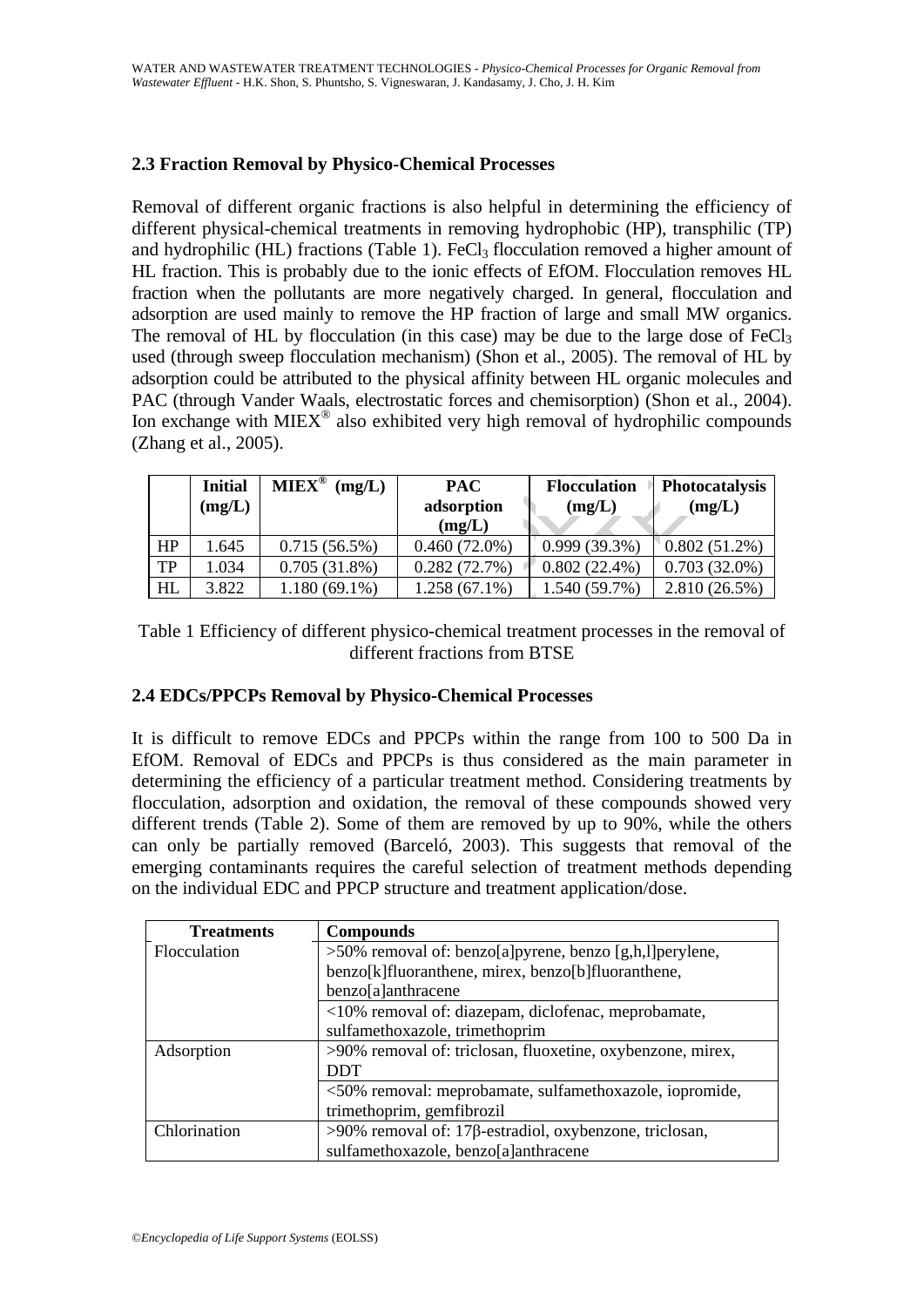|           | $\langle 40\% \rangle$ removal of: androstenedione, progesterone, DDT, tri $(2-\rangle$<br>chloroethyl) phosphate, mirex |  |  |
|-----------|--------------------------------------------------------------------------------------------------------------------------|--|--|
| Ozonation | $>90\%$ removal of: 17β-estradiol, fluoxetine, carbamazepine,<br>progesterone, trimethoprim                              |  |  |
|           | <50% removal of: lindane, musk ketone, iopromide, TCEP,<br>meprobamate                                                   |  |  |

| Table 2 Unit processes and operations used for EDCs and PPCPs removal in WWTP |  |  |  |
|-------------------------------------------------------------------------------|--|--|--|
|                                                                               |  |  |  |

| Group        | <b>Classification</b>                                                                                                                                                                                                                                                                                                                                                                                                                                                                                                                                                                                                                                                                                                        | $AC*$<br>adsorption | $O_3/AOP$    | <b>UV</b>                      | $Cl_2/ClO_2$ | <b>Flocculation</b> |
|--------------|------------------------------------------------------------------------------------------------------------------------------------------------------------------------------------------------------------------------------------------------------------------------------------------------------------------------------------------------------------------------------------------------------------------------------------------------------------------------------------------------------------------------------------------------------------------------------------------------------------------------------------------------------------------------------------------------------------------------------|---------------------|--------------|--------------------------------|--------------|---------------------|
| <b>EDCs</b>  | Pesticides                                                                                                                                                                                                                                                                                                                                                                                                                                                                                                                                                                                                                                                                                                                   | E                   | $L-E$        | E                              | $P-E$        | $\mathbf{P}$        |
|              | Industrial chemicals                                                                                                                                                                                                                                                                                                                                                                                                                                                                                                                                                                                                                                                                                                         | E                   | $F-G$        | E                              | $\mathbf{P}$ | $P-L$               |
|              | <b>Steroids</b>                                                                                                                                                                                                                                                                                                                                                                                                                                                                                                                                                                                                                                                                                                              | E                   | E            | E                              | E            | $\mathbf{P}$        |
|              | Metals                                                                                                                                                                                                                                                                                                                                                                                                                                                                                                                                                                                                                                                                                                                       | G                   | $\mathbf{P}$ | $\mathbf{P}$                   | ${\bf P}$    | $F-G$               |
|              | Inorganics                                                                                                                                                                                                                                                                                                                                                                                                                                                                                                                                                                                                                                                                                                                   | $P-L$               | $\mathbf{P}$ | P                              | $\mathbf{P}$ | $\mathbf{P}$        |
|              | Organometallics                                                                                                                                                                                                                                                                                                                                                                                                                                                                                                                                                                                                                                                                                                              | $G-E$               | $L-E$        | $F-G$                          | $P-F$        | $P-L$               |
| <b>PPCPs</b> | Antibiotics                                                                                                                                                                                                                                                                                                                                                                                                                                                                                                                                                                                                                                                                                                                  | $F-G$               | $L-E$        | $F-G$                          | $P-G$        | $P-L$               |
|              | Antidepressants                                                                                                                                                                                                                                                                                                                                                                                                                                                                                                                                                                                                                                                                                                              | $G-E$               | $L-E$        | $F-G$                          | $P-F$        | $P-L$               |
|              | Anti-inflammatory                                                                                                                                                                                                                                                                                                                                                                                                                                                                                                                                                                                                                                                                                                            | E                   | E            | E                              | $P-F$        | P                   |
|              | Sunscreens                                                                                                                                                                                                                                                                                                                                                                                                                                                                                                                                                                                                                                                                                                                   | $G-E$               | $L-E$        | $F-G$                          | $P-F$        | $P-L$               |
|              | Antimicrobials                                                                                                                                                                                                                                                                                                                                                                                                                                                                                                                                                                                                                                                                                                               | $G-E$               | $L-E$        | $\mathsf{F}\text{-}\mathbf{G}$ | $P-F$        | $P-L$               |
|              | Surfactants/detergents                                                                                                                                                                                                                                                                                                                                                                                                                                                                                                                                                                                                                                                                                                       | E                   | $F-G$        | $F-G$                          | $\mathbf{P}$ | $P-L$               |
|              | *AC, activated carbon; E, excellent (>90%); G, good (70-90%); F, fair (40-70%); L, low (20-<br>40%); P, poor $(<20\%)$<br>Table 3 Anticipated physico-chemical processes and operations for EDC and PPCP                                                                                                                                                                                                                                                                                                                                                                                                                                                                                                                     | removal             |              |                                |              |                     |
|              | Table 3 presents the universal performance of different unit processes in removing<br>typical classes of EDCs and PPCPs (Snyder et al., 2003b). In general, flocculation<br>cannot remove the majority of EDCs/PPCPs, while activated carbon can be used to<br>adsorb many different EDCs/PPCPs. AOPs can moderately remove specific<br>EDCs/PPCPs. Snyder et al., (2003b) reported that dissociated acidic EDCs/PPCPs were<br>more reactive than protonated forms, suggesting that removal of EDCs/PPCPs is pH<br>dependent. Functional groups that affect removal are in the order of thiols > amines ><br>hydroxyl > carboxyl. Aromatic group of EDCs/PPCPs showed better removal in<br>comparison to alinhatic compounds |                     |              |                                |              |                     |

### Table 3 Anticipated physico-chemical processes and operations for EDC and PPCP removal

-

-

-

TO ACCESS ALL THE **59 PAGES** OF THIS CHAPTER, Visit[: http://www.eolss.net/Eolss-sampleAllChapter.aspx](https://www.eolss.net/ebooklib/sc_cart.aspx?File=E6-144-07)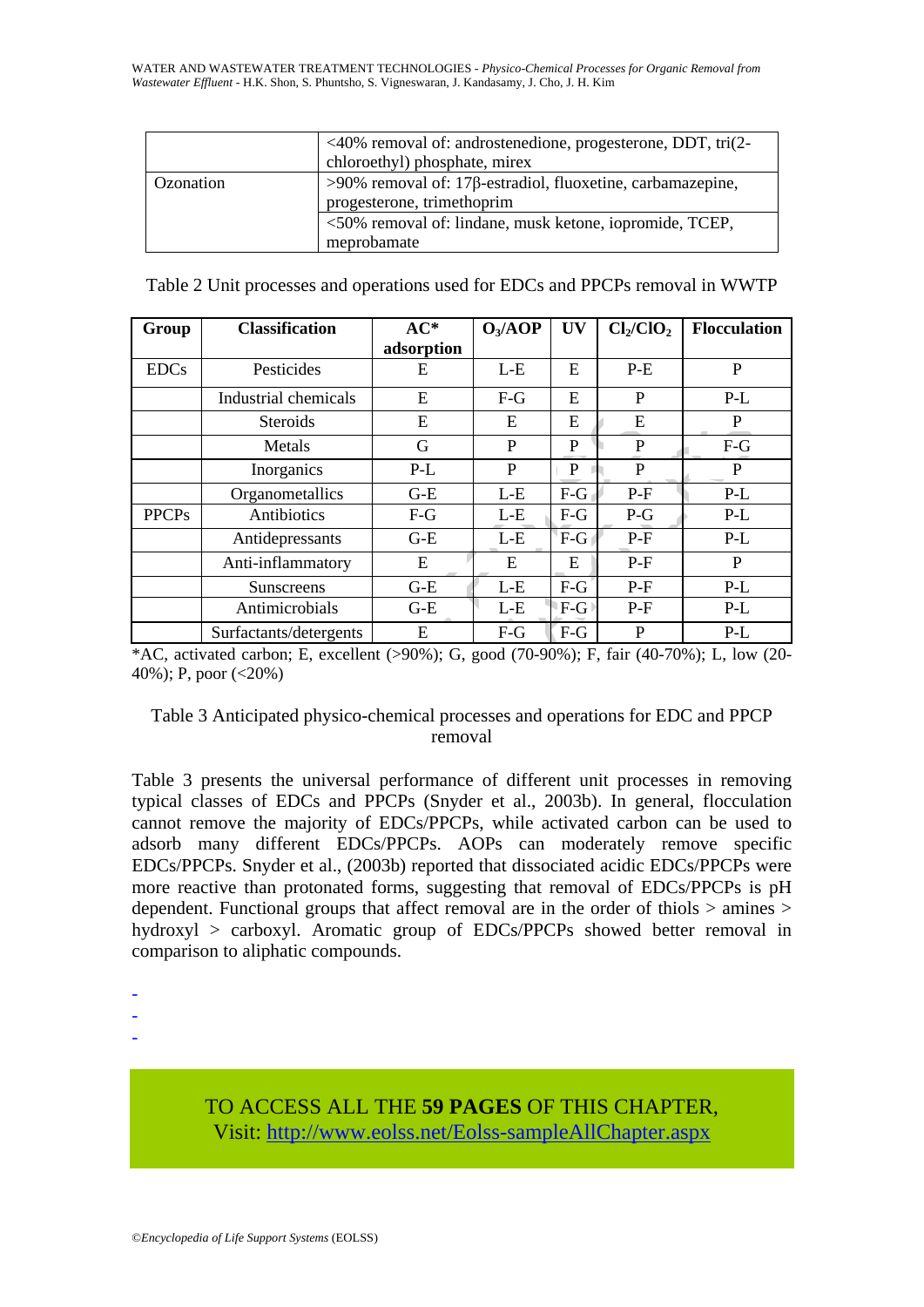#### **Bibliography**

Abdessemed, D. and Nezzal G. (2002) Treatment of primary effluent by coagulation adsorption– ultrafiltration for reuse. Desalination 152, 367–373. [This presents approaches to the study of coagulation and adsorption pretreatment to UF]

Adams C., Wang Y., Loftin K., and Meyer M. (2002) Removal of antibiotics from surface and distilled water in conventional water treatment processes. J. Environ. Eng., 123, 253–260. [This presents approaches to the study of the removal of antibiotics from surface and distilled water]

Adin A., Soffer Y. and Ben Aim R. (1998) Effluent pre-treatment by iron coagulation applying various dose–pH combinations for optimum particle separation. Water Sci. Technol. 38, 27-34. [This presents approaches to the study of the performance of  $FeCl<sub>3</sub>$  flocculation as pretreatment for wastewater]

Al-Bastaki N.M. (2003) Performance of advanced methods for treatment of wastewater: UV/TiO2, RO and UF. Chem. Eng. Processing, 43, 935-940. [This presents approaches to the study of waste water treatment using advanced methods]

Al-Rasheed R. and Cardin D.J. (2003) Photocatalytic degradation of humic acid in saline waters. Part 1. Artificial seawater: influence of TiO<sub>2</sub>, temperature, pH, and air-flow. Chemosphere 51, 925-933. [This presents approaches to the study of Influences of different parameters on PCO of humic acids in saline water]

An T., Gu H., Xiong Y., Chen W., Zhu X., Sheng G., and Fu J. (2003) Decolourization and COD removal from reactive dye-containing wastewater using sonophotocatalytic technology. Journal of Chemical Technology and Biotechnology, 78, 1141-1148. [This presents approaches to the study of decolourization and COD removal using sonophotocatalytic technology]

Andreozzi R., Caprio V., Insola A. and Marotta R. (1999) Advanced oxidation processes (AOP) for water purification and recovery. Catal. Today, 53, 51-59. [This presents approaches to the study of AOP for water purification and recovery ]

Barceló D. (2003) Emerging pollutants in water analysis. Trends in Analytical Chemistry. 22, 14-16. [This presents approaches to the study of pollutants in water analysis]

ment using advanced methods]<br>
asheed R. and Cardin D.J. (2003) Photocatalytic degradation of humic acid<br>
itsical seawater: influence of TiO<sub>2</sub>, temperature, pH, and air-flow. Chemosphents<br>
approaches to the study of Influe mg advanced methods]<br>
R. and Cardin D.J. (2003) Photocatalytic degradation of humic acid in saline waters. Pale<br>
and Cardin D.J. (2003) Photocatalytic degradation of humic acid in saline waters.<br>
Theoretic influences of di Beltrán F.J., González M., Rivas F.J. and Alvarez P. (1996) Aqueous UV radiation and UV/H2O2 oxidation of Atrazine first degradtion products: Deethylatrazine and Deisopropylatrazine. Environmental Toxicology and Chemistry 15, 868-872. [This presents approaches to the study of of Atrazine first degradtion products using UV radiation]

Bertanz G., Pedrazzani R., Collivignarelli M.C. and Urbini G. (2002) II-086 – Comparison among hydrogen peroxide advanced oxidation processes for the treatment of industrial wastewaters. ABES - Associação Brasileira de Engenharia Sanitária e Ambiental. [This presents approaches to the study of comparison of H2O2 advanced oxidation processes in wastewater]

Bila D., Montalva˜o A.F., Azevedo D.A. and Dezotti M.R. (2007) Estrogenic activity removal of 17βestradiol by ozonationand identification of by-products. Chemosphere 69, 736–746. [This presents approaches to the study of Estrogenic activity removal of 17β-estradiol using ozonationand identification]

Blanco J. and Malato S. (2003). Solar Detoxifications, UNESCO Publishing, France. [This presents approaches to the study of solar detoxifications]

Bolto B., Dixon D., Eldridge R., King S. and Linge K. (2002) Removal of natural organic matter by ion exchange. Water Research 36, 5057-5065. [This presents approaches to the study of removal of NOM by ion exchange]

Bourke M., O'Leary B. and Smith P. (1999) Scale-up of the MIEX DOC process for full scale water treatment plants. 18th Federal Convention AWWA Procedings 99, Adelaide, Australia. [This presents approaches to the study of MIEX DOC process for full scale water treatment plants]

Bowman J.C., Zhou J.L. and Readman J.W. (2002) Sediment–water interaction of nature oestrogens under estuarine conditions. Mar. Chem. 77, 263–276. [This presents approaches to the study of sediment– water interaction of nature oestrogens]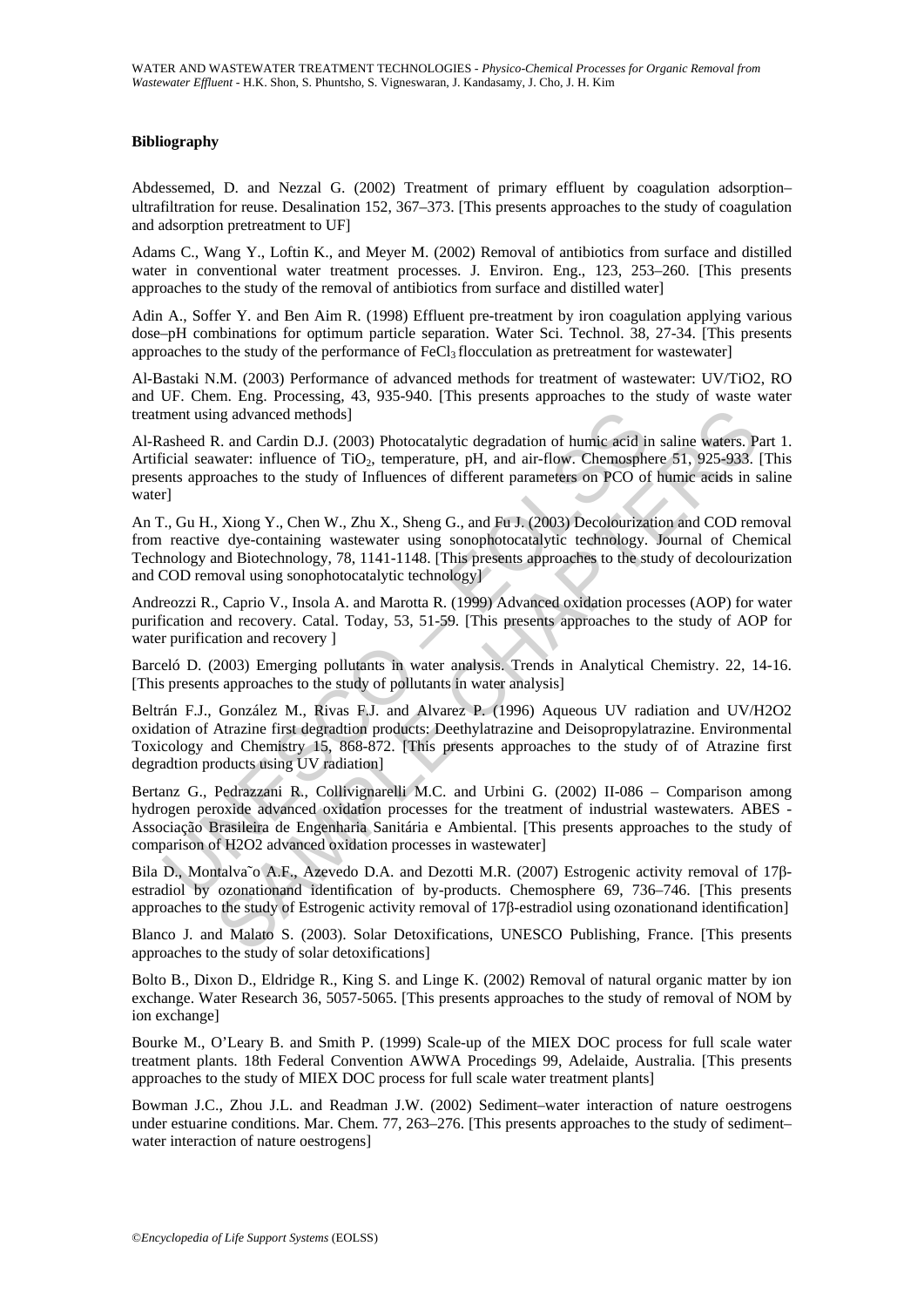Boyd G.R., Reemtsma H., Grimm D.A. and Mitra S. (2003) Pharmaceuticals and personal care products (PPCPs) in surface and treated waters of Louisiana, USA and Ontario, Canada. Sci. Total Environ. 311, 135-149. [This presents approaches to the study of PPCPs in surface and treated waters of Louisiana, USA and Ontario]

Brattebo H., Odegaard H. and Halle O. (1987) Ion exchange for the removal of humic acids in water treatment. Water Research 21, 1045–1052. [This presents approaches to the study of humic acid removal using ion exchange in water treatment]

Carballa M., Omil F. and Lema J.M. (2005) Removal of cosmetic ingredients and pharmaceuticals innsewage primary treatment. Water Research 39, 4790–4796. [This presents approaches to the study of removal of cosmetic ingredients and pharmaceuticals in sewage primary treatment]

Chang S., Waite T.D., Ong P.E.A., Schäfer A.I. and Fane A.G. (2004) Assessment of Trace Estrogenic Contaminants Removal by Coagulant Addition, PAC Adsorption and PAC/MF Processes. Journal of Environmental Engineering, 130, 736-742. [This presents approaches to the study of coagulantion, PAC Adsorption and PAC/MF to remove Estrogenic contaminants]

Chapman H., Vigneswaran S., Ngo H.H., Dyer S. and Ben Aim R. (2002) Pre-flocculation of secondary treated wastewater in enhancing the performance of microfiltration. Desalination 146, 367–372. [This presents approaches to the study of enhancing the performance of MF using wastewater pre-flocculation]

Chaudhary D.S., Vigneswaran S., Ngo H.-H., Shim W.G. and Moon H. (2007) Biofilter in water and wastewater treatment. Korean Journal of Chemical Engineering 20, 1054-1065. [This presents approaches to the study of water and wastewater treatment using biofiltering systems]

The mann H., Vigneswaran S., Ngo H.H., Dyer S. and Ben Aim R. (2002) Pre-floor wastewater in enhancing the performance of microfiltration. Desalination<br>this approaches to the study of enhancing the performance of MF using Vigneswaran S., Ngo H.H., Dyer S. and Ben Aim R. (2002) Pre-flocculation of second<br>water in enhancing the performance of microfiltration. Desalination 146, 367–372,<br>oaches to the study of enhancing the performance of MF us Chen P.-J., Rosenfeldt E.J., Kullman S.W., Hinton D.E. and Linden K.G. (2007). Biological assessment of a mixture of endocrine disruptors at environmentally relevant concentrations in water following UV/H2O2 oxidation. Science of The Total Environment, 376, 18-26. [This presents approaches to the study of biological assessment following UV/H2O2 oxidation of a mixture of endocrine disruptors]

Chen P.-J., Linden K.G., Hinton D.E., Kashiwada S., Rosenfeldt E.J. and Kullman S.W. (2005) Biological assessment of bisphenol A degradation in water following direct photolysis and UV advanced oxidation. Chemosphere, 65, 1094-1102. [This presents approaches to the study of Biological assessment of bisphenol A degradation following direct photolysis and UV]

Chiron S., Fernandez-Alba A., Rodriguez A. and Garcia-Calvo E. (2000) Review paper - Pesticide chemical oxidation: state-of-the-art. Water Research, 34, 366-377. [This presents approaches to the study of review of pesticide chemical oxidation]

Choi K.J., Kim S.G., Kim C.W. and Park J.K. (2006) Removal efficiencies of endocrine disrupting chemicals by coagulation/flocculation, ozonation, powdered/granular activated carbon adsorption, and chlorination. Korean Journal of Chemical Engineering 23, 399-408. [This presents approaches to the study of coagulation/flocculation, ozonation, P/GAC adsorption, and chlorination to remove EDCs]

Choi K.J., Kim S.G., Kim C.W. and Kim S.H. (2005) Effects of activated carbon types and service life on removal of endocrine disrupting chemicals: amitrol, nonylphenol, and bisphenol-A. Chemosphere, 58, 1535-1545. [This presents approaches to the study of effects of activated carbon types and service life on removal of EDCs]

Choo K.H. and Kang S.K. (2003) Removal of residual organic matter from secondary effluent by iron oxides adsorption. Desalination 154, 139–146. [This presents approaches to the study of iron oxides adsorption for removing of residual OMs]

Chu W. and Wong C.C. (2004) The photocatalytic degradation of dicamba in TiO2 suspensions with the help of hydrogen peroxide by different near UV irradiations. Water Research 38, 1037–1043. [This presents approaches to the study of PCO of dicamba in TiO2 suspensions using H2O2]

Clancy J.L. and Hargy T.M. (2004) UV inactivation of microorganisms in water—A review. Water J. 31, 19-21. [This presents approaches to the study of complete review of UV inactivation of microorganisms in water]

Cook D., Chow C. and Drikas M. (2001) Laboratory Study of Conventional Alum Treatment versus MIEX Treatment for Removal of Natural Organic Matter, Proc. of 19th Federal Convention, Australian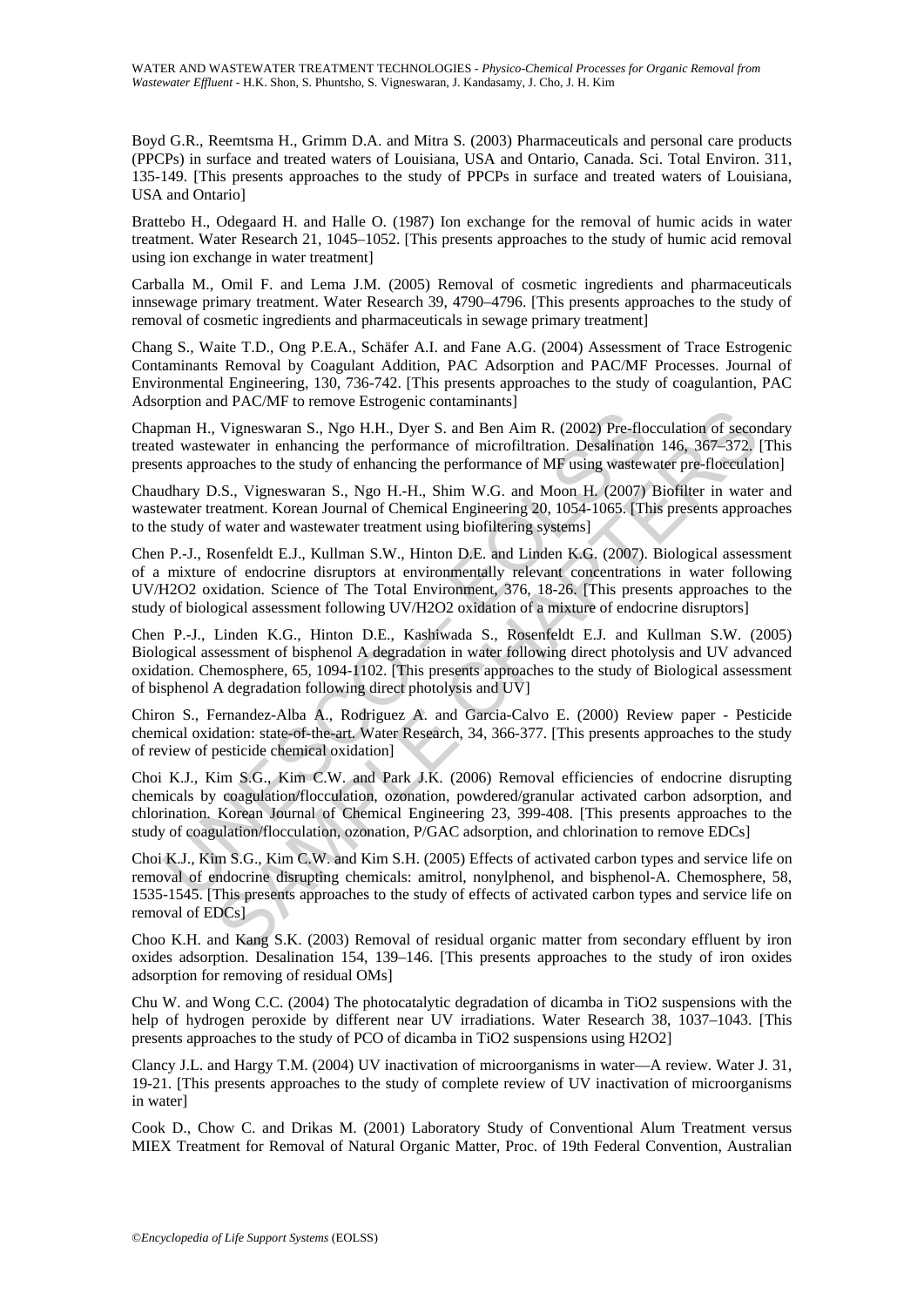Water Wastewater Asso, Canberra, Australia April. [This presents approaches to the study of removal of NOM using alum and MIEX treatment]

Crittenden J.C., Sanongraj S., Bulloch J.L., Hand D.W., Rogers T.N., Speth T.F. and Ulmer M. (1999a) Correlation of aqueous-phase adsorption isotherms. Environ. Sci. Technol. 33, 2926-2933. [This presents approaches to the study of the correlation between aqueous-phase adsorption isotherms]

Daughton C.G. Pharmaceuticals in the Environment: Sources and Their Management," 2007, Chapter 1, 1-58, In Analysis, Fate and Removal of Pharmaceuticals in the Water Cycle (M. Petrovic and D. Barcelo, Eds.), Wilson & Wilson's Comprehensive Analytical Chemistry series (D. Barcelo, Ed.), 50, ; 2007, 564. [This presents approaches to the study of pharmaceuticals in the Water Cycle]

DeWolfe J., Dempsey B., Taylor M. and Potter J.W. Guidance Manual for Coagulant Changeover. Denver, Co: AWWA Research Foundation, 2003. [This presents approaches to the study of species dynamics]

Dillert R., Vollmer S., Schober M., Theurich J., Bahnemann D., Arntz H., Pahlmann K., Wienefeld J., Schmedding T. and Sager G. (1999) Photocatalytic treatment of an industrial wastewater in the doubleskin sheet reactor. Chem. Eng. Technol., 22, 931-936. [This presents approaches to the study of photocatalytic treatment of industrial wastewater]

nedding T. and Sager G. (1999) Photocatalytic treatment of an industrial was<br>sheet reactor. Chem. Eng. Technol., 22, 931-936. [This presents approacatalytic treatment of industrial wastewater]<br>ves J. E., Fox P. and Jekel M T. and Sager G. (1999) Photocatalytic treatment of an industrial wastewater in the do<br>eactor. Chem. Eng. Technol., 22, 931-936. [This presents approaches to the stude<br>treatment of industrial wastewater]<br>., Fox P. and Jeke Drewes J. E., Fox P. and Jekel M. (2001) Occurance of iodinated X-ray contrast media in domestic effluents and their fate during indirect potable reuse. J. of Env. Sci. Health part a-Toxic/Hazard Subs. Environ. Eng. 36, 1633-1645. [This presents approaches to the study of occurance of iodinated X-ray contrast media in domestic effluents during indirect potable reuse]

Eldib M.A. and Aly O.A. (1977) Removal of phenylamide pesticides from drinking waters. 1. Effect of chemical coagulation and oxidants. Water Research 11, 611-616. [This presents approaches to the study of effect of chemical coagulation and oxidants for removing of phenylamide pesticides]

Fearing D. ., Banks J., Jefferson B., Wilson D., Hillis P. and Campbell A.T. (2004) Combination of ferric and MIEX for the treatment of a humic rich water. Water Research 38, 2551–2558. [This presents approaches to the study of the humic rich water treatment using ferric and MIEX ]

Frederick K., A look at uniform ion-exchange resins. Ultrapure Water. September, 66–67, 1997. [This

presents approaches to the study of uniform ion-exchange resins]

Fuerhacker M., Durauer A. and Jungbauer A. (2001) Adsorption isotherms of 17 beta-estradiol on granular activated carbon (GAC). Chemosphere 44, 1573–1579. [This presents approaches to the study of using GAC for 17 beta-estradiol]

Fujishima A., Rao T. N. and Tryk D.A. (2000) Titanium dioxide photocatalysis. Journal of Photochemistry and Photobiology C: Photochemistry Reviews 1, 1-21. [This presents approaches to the study of TiO2 photocatalysis behavior]

Glaze W. H., Kang J. W. and Chapin D. H. (1987) The chemistry of water treatment processes involving ozone, hydrogen peroxide and UV-radiation. Ozone Sci. Eng. 9, 335-352. [This presents approaches to the study of the chemistry of water treatment processes involving ozone, H2O2 and UV]

Goel S., Hozalski R. M. and B. E. J. (1995) Biodegradation of NOM: Effect of NOM source and ozone dose." J. Am. Water Works Assoc. 87, 90. [This presents approaches to the study of effects of NOM source and ozone dose on NOM biodegradation]

Gogate P.R. and Pandit A.B. (2004) A review of comparative technologies for wastewater treatment I: Oxidation technologies at ambient conditions. Adv. Environ. Res. 8, 501-551. [This presents approaches to the study of review of oxidation technologies for wastewater treatment]

Gottlieb M. The reversible removal of naturally occuring organics using resins regenerated with sodium

chloride. Ultrapure Water, November 53-58, 1996. [This presents approaches to the study of using resins

with NaCl for reversible removal of NOMs]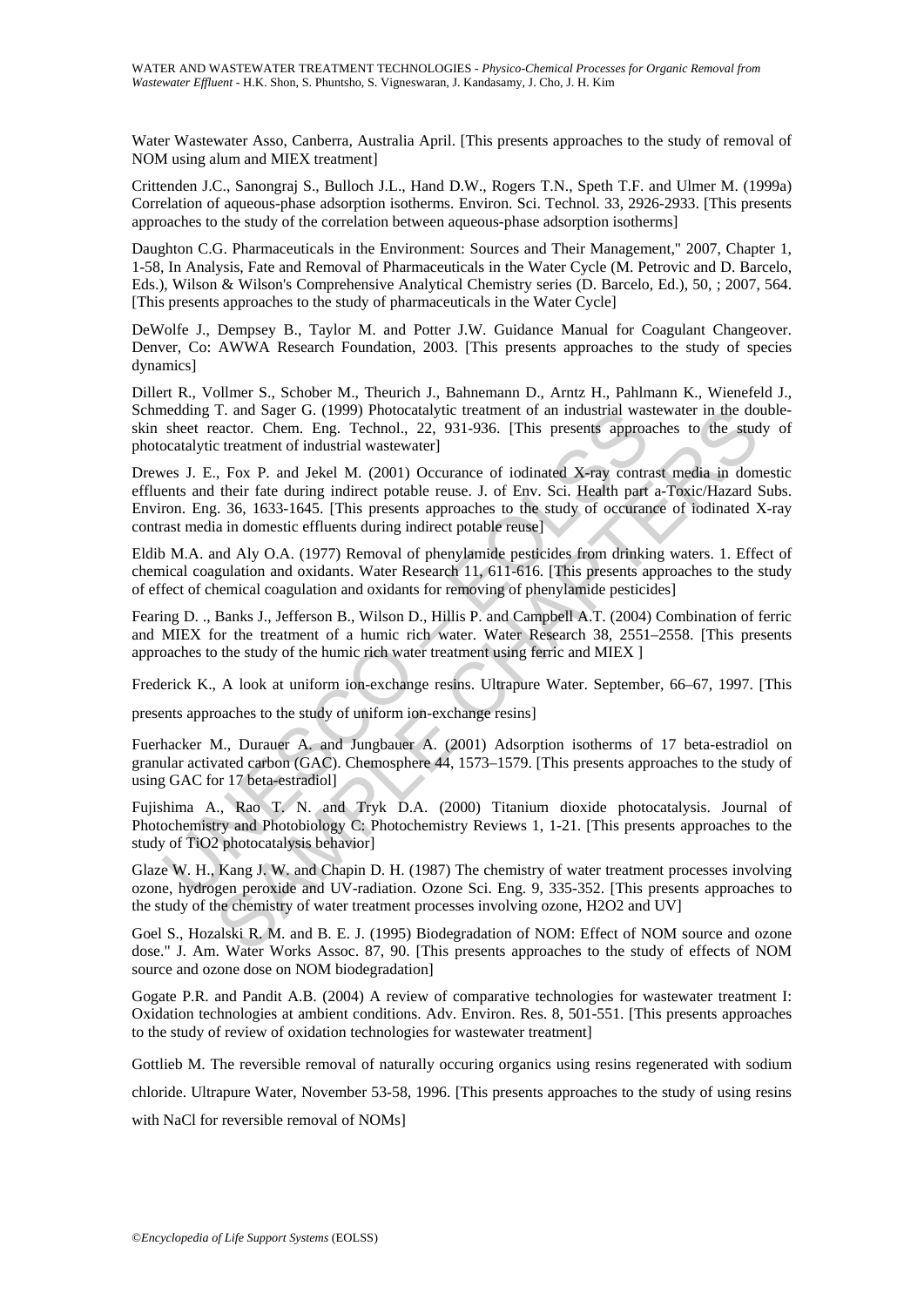Gur-Reznika S., Katz I. and Dosoretz C.G. (2008) Removal of dissolved organic matter by granularactivated carbon adsorption as a pretreatment to reverse osmosis of membrane bioreactor effluents. Water Research, 42, 1595-1605. [This presents approaches to the study of pre-treatment methods to RO of MBR to remove DOM]

Haberkamp J., Ruhl A.S., Ernst M. and Jekel M. (2007) Impact of coagulation and adsorption on DOC fractions of secondary effluent and resulting fouling behaviour in ultrafiltration. Water Research, 41, 3794-3802. [This presents approaches to the study of coagulation and adsorption in UF]

Hammann D., Bourke M. and Topham C. (2004) Magnetic ion exchange resin exceeds EPA disinfection byproduct (DBP) standards. Filtration Separation 41, 28-30. [This presents approaches to the study of magnetic ion exchange resin as filtration separation]

Heijman S. G. J. and Hopman R. (1999) Activated carbon filtration in drinking water production: Model prediction and new concepts. Colloids and Surfaces a-Physicochemical and Engineering Aspects, 151, 303–310. [This presents approaches to the study of Model prediction and new concepts of AC filtration in drinking water]

Herrmann J. M. (2005) Heterogenous photocatalysis: state of the art and present applications. Topics in catalysis 14, 48-65. [This presents approaches to the study of the art and present applications of heterogenous photocatalysis]

Herrmann J.-M. (1999) Heterogeneous photocatalysis: fundamentals and applications to the removal of various types of aqueous pollutants. Catalysis Today 53, 115–129. [This presents approaches to the study of fundamentals and applications of heterogeneous photocatalysis]

Hoignè J. (1985) Organic micropollutants and treatment process: kinetic and final effects of ozone and chlorine dioxide. The Science of the Total Environment 47, 169-185. [This presents approaches to the study of kinetic and final effects of ozone and chlorine dioxide]

Hoignè J. (1988) Organic micropollutants and treatment process: kinetic and final effects of ozone and chlorine dioxide. The Science of the Total Environment 47: 169-185. [This presents approaches to the study of kinetic and final effects of ozone and chlorine dioxide]

Hoignè J. and Bader H. (1983) Rate constants of reaction of ozone with organic and inorganic compounds in water. Part II: Dissociating organic compounds. Water Research 17, 185-194. [This presents approaches to the study of ozone reaction rate constants with organic and inorganic compounds]

mann J. M. (2005) Heterogenous photocatalysis: state of the art and present sysis 14, 48-65. [This presents approaches to the study of the art and progenous photocatalysis]<br>was types of aqueous photocatalysis: fundamentals <sup>27</sup>. (2005) Heterogenous photocatalysis: state of the art and present applications. Topida-665. [This presents approaches to the study of the art and present applications) photocatalysis: fundamentals and applications to Holbrook R.D., Love N.G. and Novak J.T. (2004) Sorption of 17b-estradiol and 17a-ethinylestradiol by colloidal organic carbon derived from biological wastewater treatment systems. Environ. Sci. Technol. 38, 3322-3329. [This presents approaches to the study of using colloidal organic carbon produced from BWW for Sorption of 17b-estradiol and 17a-ethinylestradiol ]

Hu J.Y., Song L.F., Ong S.L., Phua E.T. and Ng W.J. (2005) Biofiltration pretreatment for reverse osmosis (RO) membrane in a water reclamation system. Chemosphere 59, 127-133. [This presents approaches to the study of biofiltration pretreatment for RO in water reclamation system]

Huber S.A. (1998) Evidence for membrane fouling by specific TOC constituents. Desalination, 119, 229- 234. [This presents approaches to the study of effects of TOC constituents on membrane fouling]

Huber M.M., Canonica S., Park G.-Y. and von Guten U. (2003) Oxidation of pharmaceuticals during ozonation and advanced oxidation processes. Environ. Sci. Technol. 37, 1016–1024. [This presents approaches to the study of using ozonation and advanced oxidation processes for oxidation of pharmaceuticals]

Hutchinson D. H. and Robinson C. W. (1990) A microbial regeneration process for granular activated carbon —I. process modelling. Water Research 24, 1209-1215. [This presents approaches to the study of modeling microbial regeneration process for GAC]

Ireland J. C., Rice P., Klostermann E. and Klark R. (1993) Inactivation of Escherichia coli by titanium dioxide photo-catalytic oxidation. Appl. Environ. Microbiol. 59, 1668-1670. [This presents approaches to the study of PCO using TiO2 for Escherichia coli Inactivation]

Ito K., Jian W., Nishijima W., Baes A.U., Shoto E. and Okada M. (1998) Comparison of ozonation and AOPs combined with biodegradation for removal of THM precursors in treated sewage effluents. Water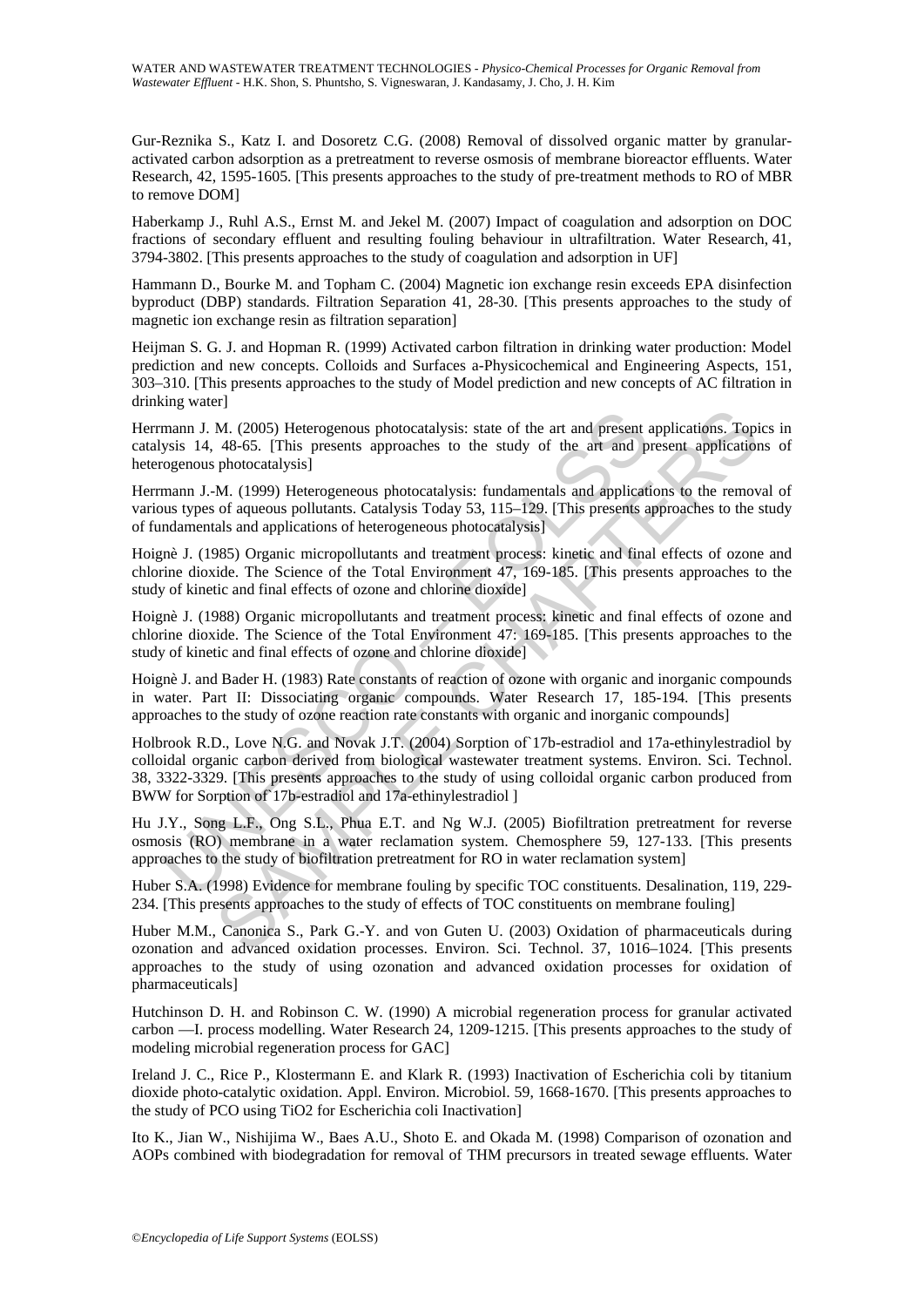Science and Technology 38, 179-186. [This presents approaches to the study of the comparison between ozone and AOPs to remove of THM]

IUPAC, manual of symbols and terminology for physicochemical quantities and units: appendix II-Definitions, Terminology and Symbols in Colloid and Surface Chemistry (part I), ed. D.H. Everett. 1971: International union of pure and applied chemistry, Division of physical chemistry. [This presents approaches to the study of physicochemical definitions and terms]

Johnson A.C. and Sumpter J.P. (2001) Removal of endocrine-disrupting chemicals in activated sludge treatment works. Environ. Sci. Technol. 35, 4697-4703. [This presents approaches to the study of EDCs removal in activated sludge]

Kaneko M. and Okura I. (2002) Photocatalysis: Science and Technology. Springer and Kodansha, Tokyo, 158-180. [This presents approaches to the study of photocatalysis definitions and applications]

Kim S. D., Cho J., Kim I. S., Vanderford B.J. and Snyder S.A. (2007) Occurrence and removal of pharmaceuticals and endocrinebdisruptors in South Korean surface, drinking, and waste waters. Water Research 41, 1013–1021. [This presents approaches to the study of occurrence and removal of micropollutants in South Korea]

Kim S.L., Chen J. P. and Ting Y. P. (2002) Study on feed pre-treatment for membrane filtration of secondary effluent. Separation Purification Technol 29, 171-179. [This presents approaches to the study of feed pre-treatment for membrane filtration]

Kositzi M., Poulios I., Malato S., Caceres J. and Campos A. (2004) Solar photocatalytic treatment of synthetic municipal wastewater. Water Research 38, 1147-1154. [This presents approaches to the study of synthetic municipal wastewater treatment using solar photocatalysis]

Lara R. and Ernst W. (1989) Interaction between polychlorinated biphenyls and marine humic substance. Determination of association coefficients. Chemosphere 19, 1655-1664. [This presents approaches to the study of determination of association coefficients of polychlorinated biphenyls and marine humics]

Legrini O., Oliveros E. and Braun A. M. (1993) Photochemical process for water treatment. Chemical Reviews 93, 671-698. [This presents approaches to the study of photochemical processes for water treatment]

arch 41, 1013–1021. [This presents approaches to the study of occurre<br>populuants in South Koreal]<br>S.L., Chen J. P. and Ting Y. P. (2002) Study on feed pre-treatment for n<br>S.L., Chen J. P. and Ting Y. P. (2002) Study on fee Li W., Mia Y., Guo C., Hu W., Liu K., Wang Y. and Zhu T. (2007) Occurrence and behavior of four of the most used sunscreen UV filters in a wastewater reclamation plant. Water Research 41, 3506-3512. [This presents approaches to the study of occurrence and behavior of four of the sunscreen UV filters in wastewater reclamation plant]

Licsko I. (2003) Coagulation mechanisms – nano- and microprocesses. Nano and micro particles in water and wastewater treatment, Conference proceeding, 207-216. [This presents approaches to the study of coagulation mechanisms in water and wastewater treatment]

1013–1021. [This presents approaches to the study of occurrence and remove<br>then J. P. and Ting Y. P. (2002) Study on feed pre-treatment for membrane filtratic<br>fluent Separation Purification Technol 29, 171-179. [This pres Marquet R., Mietton-Peuchot M. and Wheatley A. D. (1999) Characterisation of trickling filter effluent by particle size distribution and high performance size exclusion chromatography. Water Research 33, 1415-1424. [This presents approaches to the study of Characterisation of trickling filter effluent by PSD and HPSEC]

Tchobanoglous G and Burton F.L. Wastewater Engineering: treatment, disposal and reuse (3rd. ed),

McGraw Hill, Inc., Metcalf and Eddy Inc., New York. 1999. [This presents approaches to the study of

treatment and reuse of wastewater]

Molinari R., Grande C., Drioli E., Palmisano L. and Schiavello M. (2001) Photocatalytic membrane reactors for degradation of organic pollutants in water. Catal. Today 69, 273–279. [This presents approaches to the study of degradation of organic pollutants using photocatalytic membrane reactors in water]

Molinari R., Pirillo F., Loddo V. and Palmisano L. (2006) Heterogeneous photocatalytic degradation of pharmaceuticals in water by using polycrystalline TiO2 and a nanofiltration membrane reactor. Catalysis Today 118, 205-213. [This presents approaches to the study of using of polycrystalline TiO2 and NF for photocatalytic degradation of pharmaceuticals in water]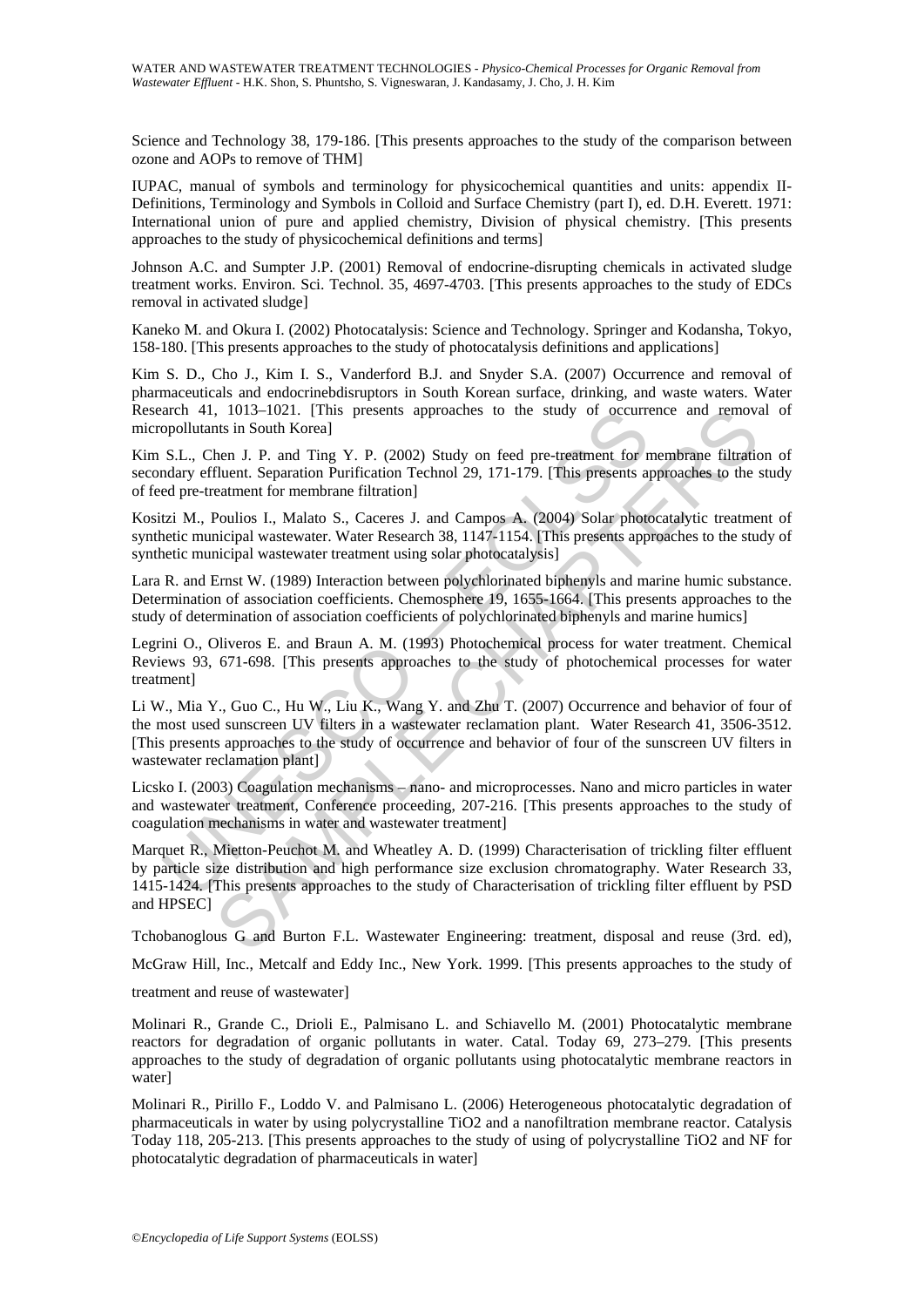Montiel A. and Welte B. (1992) Alternative options for atrazines-Incidence on water-treatment device. Water Sci. Technol. 25, 103-110. [This presents approaches to the study of alternative options for atrazines-incidence on water-treatment device]

Nevskaia D.M., Sepulveda-Escribano A. and Guerrero-Ruiz A. (2001) Surface properties of activated carbons in relation to their ability to adsorb nonylphenol aqueous contaminant. Physical Chemistry Chemical Physics 3, 463–468. [This presents approaches to the study of activated carbons prosperities for adsorption of nonylphenol aqueous contaminant]

Paune F., Caixach J., Espadaler I., Om J. and Rivera J. (1998) Assessment on the removal of organic chemicals from raw and drinking water at a Llobregat river water works plant using GAC. Water Research 32, 3313–3324. [This presents approaches to the study of using GAC for removing of organics at a Llobregat river]

Pirkanniemi K. and Sillanp¨a¨a M. (2002) Heterogeneous water phase catalysis as an environmental application: A review. Chemosphere 48, 1047-1060. [This presents approaches to the study of comprehensive review for heterogeneous water phase catalysis]

Rajeshwar K., Chenthamarakshan C.R., Goeringer S. and Djukic M. (2001) Titania-based heterogeneous photocatalysis. Materials, mechanistic issues, and implications for environmental remediation. Pure Appl. Chem. 73, 1849-1860. [This presents approaches to the study of environmental remediation for titaniabased heterogeneous photocatalysis]

Rebhun M., Meir S. and Laor Y. (1998) Using dissolved humic acid to remove hydrophobic contaminants from water by complexation–flocculation process. Environ. Sci. Technol. 32, 981–986. [This presents approaches to the study of using humic acids by complexation–flocculation process to remove hydrophobics]

shwar K., Chenthamarakshan C.R., Goeringer S. and Djukic M. (2001) Titani<br>ocatalysis. Materials, mechanistic issues, and implications for environmental re<br>ocatalysis. Materials, mechanistic issues, and implications for env Chenthamarakshan C.R., Goeringer S. and Djukie M. (2001) Titania-based heterogens. Materials, mechanistic issues, and implications for environmental remediation. Pure  $\alpha$ sta4949-1860. [This presents approaches to the stud Rincon A. G., Pulgarin C., Adler N. and Peringer P. (2001) Interaction between E. coli inactivation and DBP-precursors-dihhhydroxybenzene isomers-in the photocatalytic process of drinking-water disinfection with TiO2. J. Photochem. Photobiol. A: Chem. 139, 233-241. [This presents approaches to the study of interaction between E. coli inactivation and DBP-precursors-dihhhydroxybenzene isomers in drinking water<sup>1</sup>

Rivera-Utrilla J., Ferro-García M.A., Bautista-Toledo I., Sánchez-Jiménez C., Salvador F. and Merchán M. D. (2003) Regeneration of ortho-chlorophenol-exhausted activated carbons with liquid water at high pressure and temperature. Water Research 37, 1905-1911. [This presents approaches to the study of regeneration of ortho-chlorophenol-exhausted activated carbons at high pressure and temperature.]

Rodriguez-Mozaz S., Lopez de Alda M.J. and Barcelo D. (2004) Monitoring of estrogen, pesticides and bisphenol A in natural waters and drinking water treatment plants by solid-phase extraction–liquid chromatography–mass spectrometry. J. Chromatogr. A, 1045, 85-92. [This presents approaches to the study of monitoring of micropollutants in treatment plants]

Rother E. and Cornel P. (2004) Optimising design, operation and energy consumption of biological aerated filters (BAF) for nitrogen removal of municipal wastewater. Water Sci. Technol. 50, 131-139. [This presents approaches to the study of N2 removal using well-designed BAF in wastewater treatment]

Sacher F., Haist-Gulde B., Brauch H.-J., Preub G., Wilme U., Zullei-Seibert N., Meisenheimer M., Welsch H. and Ternes T. A. (2000) Behavior of selected pharmaceuticals during drinking water treatment. 219th ACS National Meeting, San Francisco CA pp. 116-118. [This presents approaches to the study of behavior of selected micropollutants during drinking water treatment]

San Miguel G., Lambert S. D. and Graham N. J. D. (2001) The regeneration of field-spent granularactivated carbons. Water Research 35, 2740-2748. [This presents approaches to the study of field-spent GAC regeneration]

Shon H.K., Vigneswaran S., Kim J.-H. and Ngo H.H. (2007) Application of Photocatalysis Hybrid Systems Coupled with Flocculation and Adsorption to Biologically Treated Sewage Effluent: A Detailed Organic Removal. The Korean Journal of Chemical Engineering (KJChE), 24, 618-623. [This presents approaches to the study of OMs removal using photocatalysis Hybrid Systems coupled with flocculation and Adsorption in BTSE]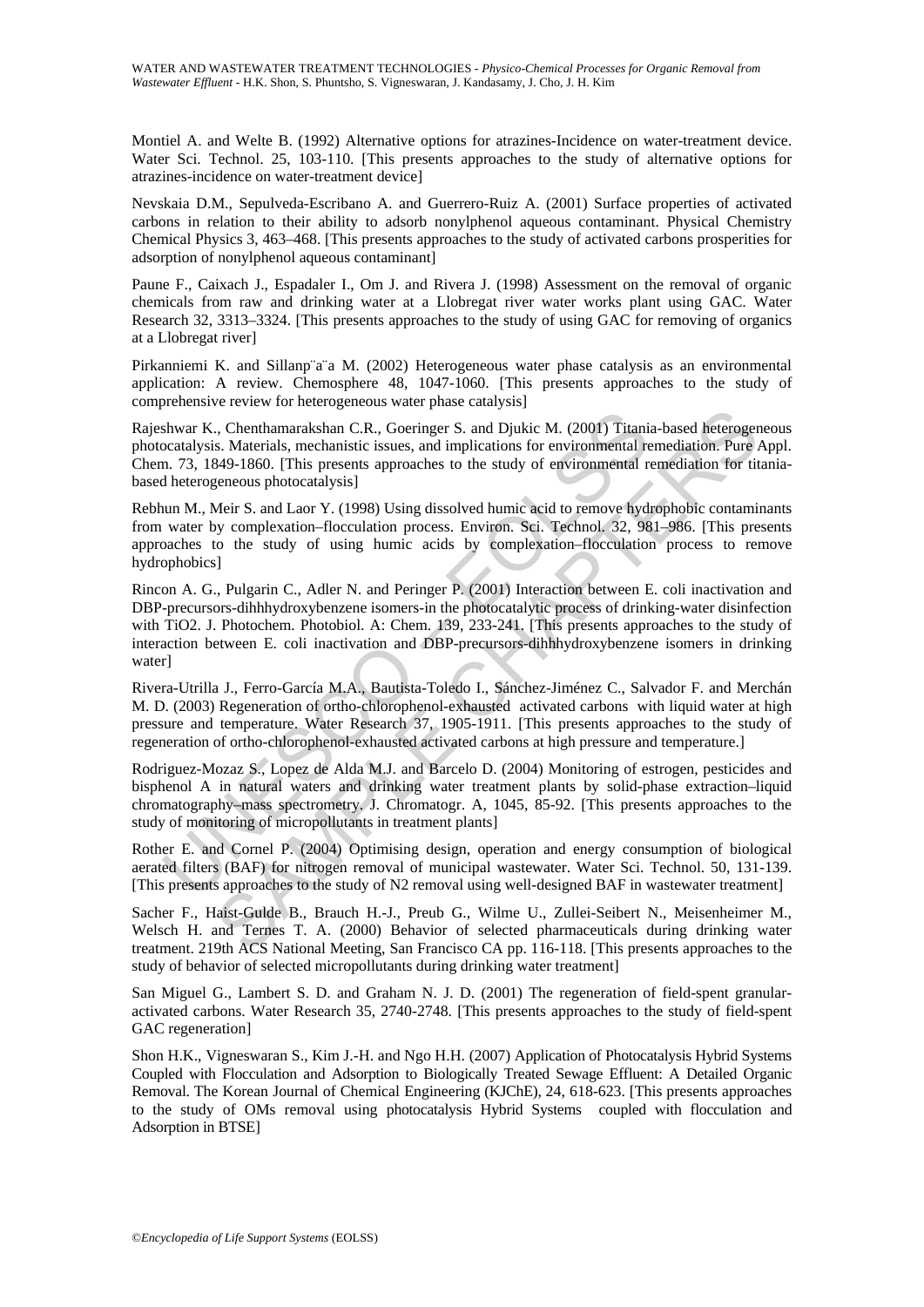Shon H. K., Phuntsho S. and Vigneswaran S. (2008b) Effect of photocatalysis on the membrane hybrid system for wastewater treatment. Desalination 225, 235–248. [This presents approaches to the study of effect of photocatalysis on the characteristics of membrane hybrid system for wastewater treatment]

Shon H. K., S. Vigneswaran, H. H. Ngo, D. H. Kim, N. E. Park, N. J. Jang and I. S. Kim (2003). Characterization of effluent organic matter (EfOM) of fouled nanofilter (NF) membranes. International Membrane Science and Technology (IMSTEC) Proceedings, Sydney, Australia, 2003. [This presents approaches to the study of Characterization of EfOM of fouled NF membranes]

Shon, H. K., Vigneswaran S., Kim I. S. and Ngo H. H. (2004b) Effect of pretreatment on the fouling of membranes: application in biologically treated sewage effluent. Journal of Membrane Science 234, 111- 120. [This presents approaches to the study of the effects of pretreatment on membranes fouling in **BTSW1** 

Shon H. K., Vigneswaran S., Kim I. S., Cho J. and Ngo H. H. (2004a) The effect of pretreatment to ultrafiltration of biologically treated sewage effluent: A detailed effluent organic matter (EfOM) characterization. Water Research 38, 1933–1939. [This presents approaches to the study of the effects of pretreatment to UF of BTSW]

eatment to UF of BTSW]<br>
1 H. K., Vigneswaran S., Ben Aim R., Ngo H. H., Kim I. S. and Cho Intelluction<br>
and Adsorption as Pretreatment on the Fouling of Ultrafilmation:<br>
1 Choranes: Application with Biologically Treated Se To UF of BTSW]<br>
Vigneswaran S., Ben Aim R., Ngo H. H., Kim I. S. and Cho J. (2005) Influent<br>
and Adsoption as Petreatment on the Fouling of Ultrafiltation and Namfolltation<br>
Application with Biologically Treated Sewage Eff Shon H. K., Vigneswaran S., Ben Aim R., Ngo H. H., Kim I. S. and Cho J. (2005) Influence of Flocculation and Adsorption as Pretreatment on the Fouling of Ultrafiltration and Nanofiltration Membranes: Application with Biologically Treated Sewage Effluent. Environ. Sci. Technol. 39, 3864- 3871. [This presents approaches to the study of pre-treatment methods on UF/NF membranes fouling using BTSW]

Shon H. K., Vigneswaran S. and Snyder S. A. (2006) Effluent Organic Matter (EfOM) in Wastewater: Constituents, Effects, and Treatment. Critical Reviews in Environmental Science and Technology 36: 327–374. [This presents approaches to the study of the characteristics of EfOM in wastewater]

Shon H., Phuntsho S., Okour Y., Cho D.-L., Kim K. S., Li H.-J., Na S., Kim J. B. and Kim J.-H. (2008a) Visible Light Responsive Titanium Dioxide (TiO2). J. Korean Ind. Eng. Chem. 19, 1-16. [This presents approaches to the study of general review of VLR TiO2 as photocatalysis]

Snyder S., Wert E., Yoon Y. and Westerhoff P. (2005b) Role of oxidation in the removal of EDCs and Pharmaceuticals. Wastewater Reclamation and Reuse for Sustainability (WRRS2005) conference, Nov. 7 - 11, Jeju, Korea. [This presents approaches to the study of removal of EDCs and Pharmaceuticals by oxidation in wastewater]

Snyder S. A., Wert E., Yoon Y. and Westerhoff P. (2007) Role of membranes and activated carbon in the removal of endocrine disruptors and pharmaceuticals during water treatment processes. Desalination 202, 156-181. [This presents approaches to the study of micropollutants removal by membranes and activated carbon]

Snyder S.A., Leising J., Westerhoff P., Yoon Y., Mash H. and Vanderford B. (2004c) Biological and physical attenuation of endocrine disruptors and pharmaceuticals: implications of water reuse. Groundwater monitoring and remediation, 24,108-118. [This presents approaches to the study of biological and physical attenuation of micropollutants for water reuse]

Snyder S.A., Westerhoff P., Yoon Y. and Sedlak D. L. (2003b) Pharmaceuticals, Personal Care Products, and Endocrine Disruptors in Water: Implications for the Water Industry. Environmental Engineering Science 20, 449-469. [This presents approaches to the study of implications of micropollutants for water industry]

Snyder S. A., Yoon Y., Westerhoff P., Vanderford B., Pearson R. and Rexing D. (2003c). Evaluation of conventional and advanced drinking water treatment processes to remove endocrine disruptors and pharmaceutically active compounds: Bench-scale results In: 3rd International Conference on Pharmaceuticals and Endocrine Disrupting Compounds in Water., The National Ground Water Association, Minneapolis, Minnesota. [This presents approaches to the study of the removing of active micropollutants using conventional and advanced drinking water treatment processes]

Snyder S., Vanderford B., Pearson R. and Yoon Y. (2003a) Analytical method used to measure endocrine disrupting compound in water. Pract. Period. Hazard. Tox. Radioac. Waste manage. 7, 224-234. [This presents approaches to the study of measuring endocrine disrupting compound in water using analytical methods]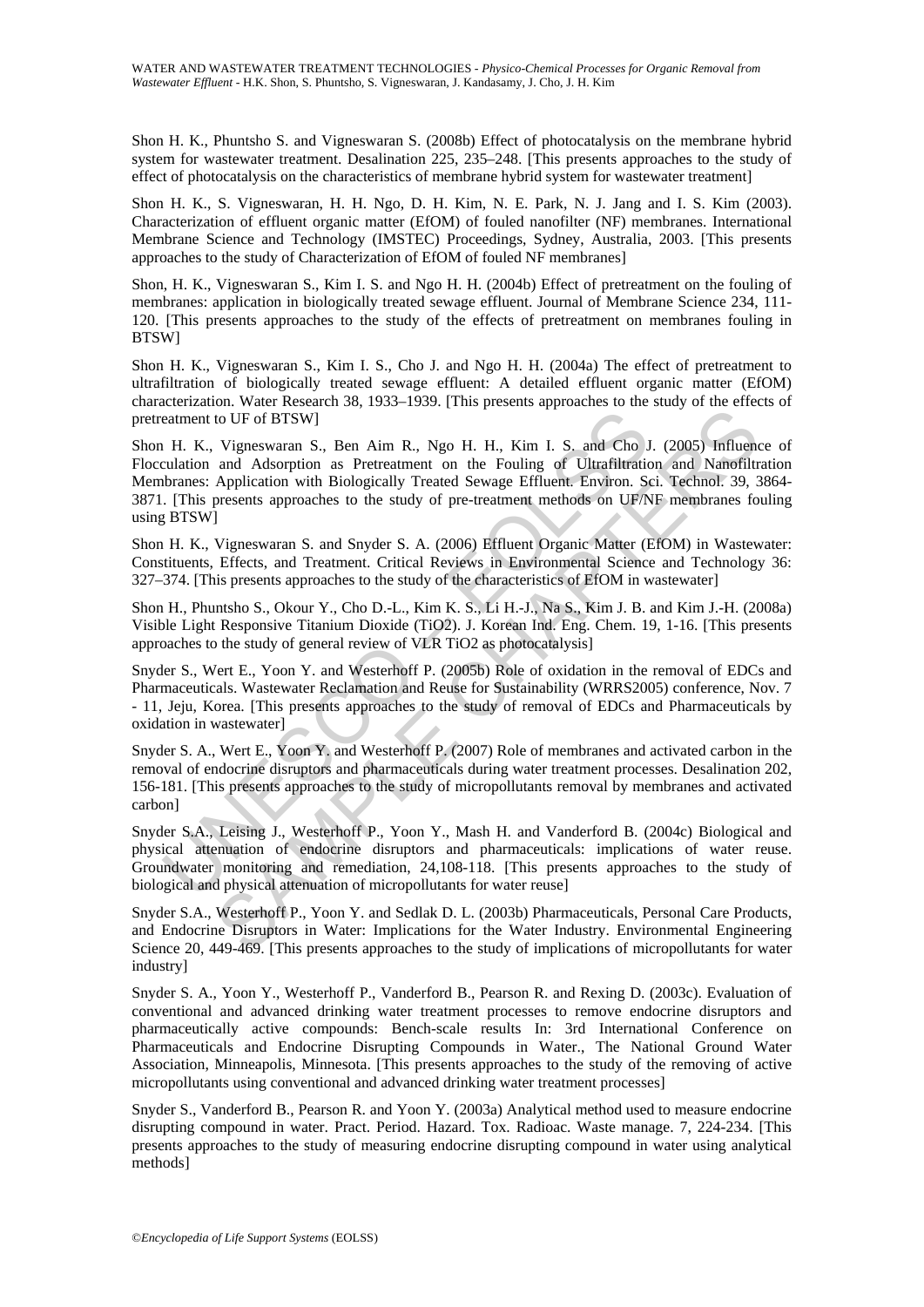Snyder S., Wert E., Edwards J., Budd G., Long B. and Rexing D. (2004a) Magnetic Ion Exchange (MEIX®) for the removal of endocrine disrupting chemicals and pharmaceuticals. WQTC Conference, American Water Works Association. [This presents approaches to the study of micropollutants removal using MEIX®]

Snyder S., Wert E., Westerhoff P., Yoon Y., Rexing D. and Zegers R. (2005) Occurrence and Treatment of Endocrine Disruptors and Pharmaceuticals. Proceedings from the International Ozone Association 17th World Congress, Strasbourg France August 22-25, 2005. [This presents approaches to the study of occurrence and Treatment of micropollutants in wastewater]

Stackelberg P. E., Furlong E. T., Meyer M. T., Zaugg S. D., Henderson A. K. and Reissman D. B. (2004) Persistence of pharmaceutical compounds and other organic wastewater contaminants in a conventional drinking water treatment plant. Sci. Tot. Environ 329, 99–113. [This presents approaches to the study of persistence of pharmaceutical compounds and other organic contaminants in a conventional drinking water plant]

iency of conventional drinking-water-treatment processes in removal of phanic compounds. Science of The Total Environment 377, 255-272. [This press<br>of of the efficiency of conventional drinking-water processes in removal o Conventional drinking-water-treatment processes in removal of pharmaceuticals and<br>conventional drinking-water-treatment processes in removal of pharmaceuticals and<br>orounds. Science of The Total Environment 377, 255-272. [T Stackelberga P.E., Gibs J., Furlong E. T., Meyer M. T., Zaugg S. D. and Lippincott R. L. (2007) Efficiency of conventional drinking-water-treatment processes in removal of pharmaceuticals and other organic compounds. Science of The Total Environment 377, 255-272. [This presents approaches to the study of the efficiency of conventional drinking-water processes in removal of pharmaceuticals and other organic compounds.]

Symons J. and Kim P., eds. Sorption and desorption behaviour of natural organic matter onto strong-base anion exchanger. 1995, In Ion Exchange Technology, ed. A. Sengupta, Chap. 4. Lancaster, PA: Technomic, 1995. [This presents approaches to the study of sorption and desorption behaviour of NOM onto strong-base anion exchanger]

Ternes T. A., Stuber J., HerrmanN., McDoweel D., Ried A., Kampmann M. and Teiser B. (2003) Ozonation: A tool for removal of pharmaceuticals, contrast media and musk fragrances from wastewater? Water Research 37, 1976–1982. [This presents approaches to the study of using ozonation process for removal of micropollutants from wastewater]

Ternes T. A., Meisenheimer M., McDowell D., Sacher F., Brauch H. J., Haiste-Gulde B., Preuss G., Wilme U. and Zulei-Seibert N. (2002) Removal of pharmaceuticals during drinking water treatment. Environmental Science Technololgy 36, 3855-3863. [This presents approaches to the study of removal of micropollutants during drinking water treatment]

Ternes T. A., Herrmann N., Bonerz M., Knacker T., Siegrist H. and Joss A. (2004) A rapid method to measure the solidwater distribution coefficient (Kd) for pharmaceuticals and musk fragrances in sewage sludge. Water Research 38, 4075-4084. [This presents approaches to the study of measuring the Kd for pharmaceuticals and musk fragrances in sewage sludge]

Thiruvenkatachari R., Shim W.G., Lee J.W. and Moon H. (2004) Effect of Powdered Activated Carbon (PAC) Type on the Performance of Adsorption- MF Submerged Hollow Fiber Membrane Hybrid System. Korean Journal of Chemical Engineering 21, 1044-1052. [This presents approaches to the study of the performance of MF hollow fiber membrane hybrid system using different types of PAC]

Urfer D., Huck P. M., Booth S. D. J. and Coffey B. M. (1997) Biological filtration for BOM and particle removal: A critical review. J. Am. Water Works Assoc. 89(12): 83–98. [This presents approaches to the study of comprehensive review of BOM and particle removal using biological filtration]

USEPA (2000) Wastewater Technology Fact Sheet: Trickling Filters, United States Environmental Protection Agency. [This presents approaches to the study of trickling filters uses and applications]

USEPA (2002) Wastewater Technology Fact Sheet: Rock Media Polishing Filter for Lagoons, Unted States Environmental Protection Agency. [This presents approaches to the study of rock media polishing filter uses and applications for Lagoons]

Verma M., Brar S. K., Blais J. F., Tyagi R. D. and Surampalli R. Y. (2006) Aerobic Biofiltration Processes—Advances in Wastewater Treatment. Pract. Periodical of Haz., Toxic, and Radioactive Waste Mgmt. 10, 264-276. [This presents approaches to the study of advanced aerobic biofiltration processes in Wastewater Treatment]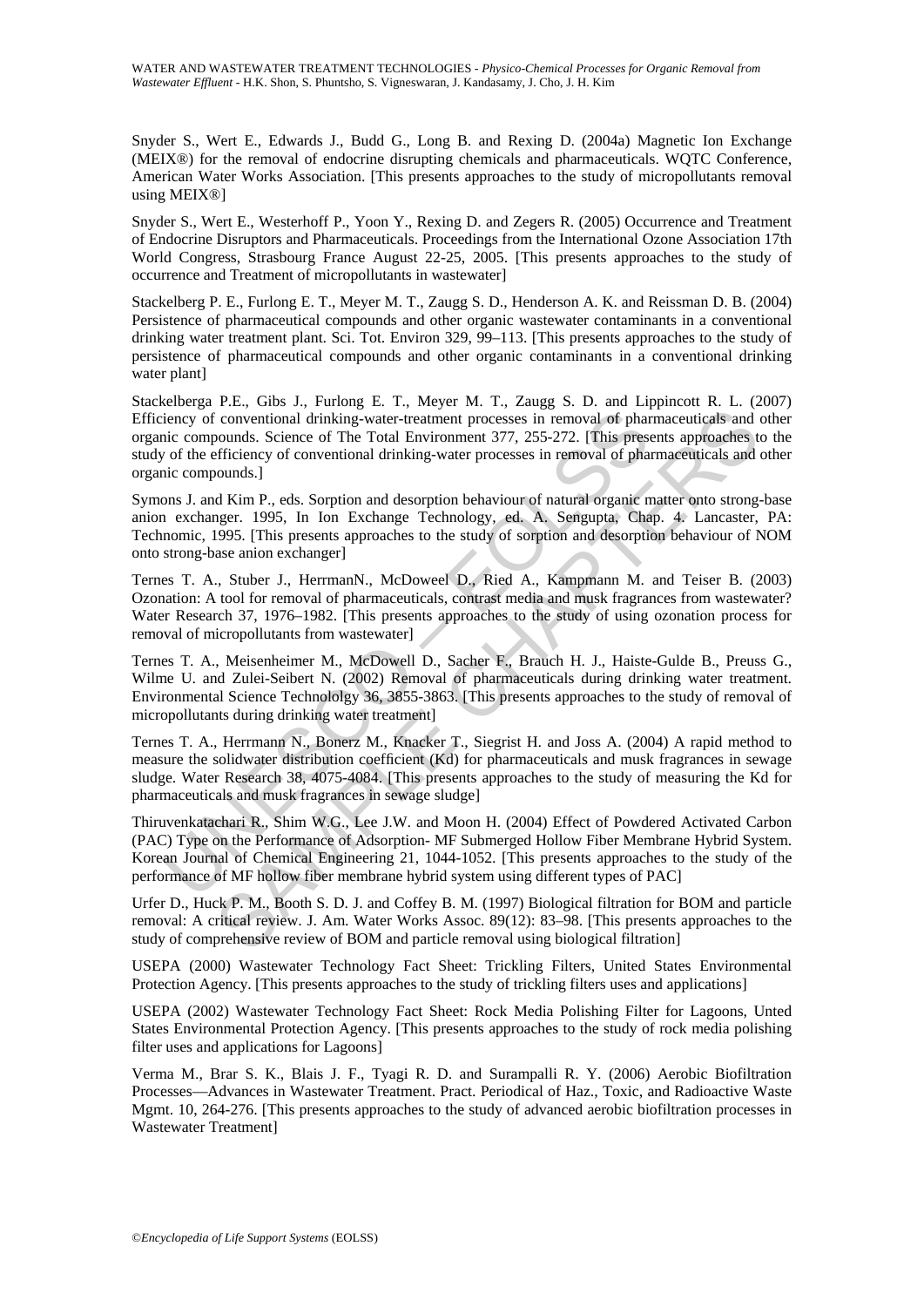Vigneswaran S. and Visvanathan C. Water Treatment Processes: Simple Options. Boca Raton, FL: CRC Press, 1995. [This presents approaches to the study of comprehensive options for water treatment processes in treatment plants]

Vilge-Ritter A., Rose J., Masion A., Bottero J. and Laine J. M. (1999) Chemistry and structure of aggregates formed with Fe salts and natural organic matter. Colloids Surfaces 147, 297–308. [This presents approaches to the study of chemistry and structure of aggregates formed with Fe salts and NOM]

Wang Q. H., Zhang L., Tian S., Sun P. T.-C. and Xie W. (2007) Pilot-study on treatment of a waste gas containing butyl acetate, n-butyl alcohol and phenylacetic acid from pharmaceutical factory by biotrickling filter. Biochemical Engineering Journal 37, 42-48. [This presents approaches to the study of using bio-trickling filter for treatment of a waste gas containing micropollutants from pharmaceutical factory ]

Wang Y., Hu W., Cao Z., Fu X. and Zhu T. (2005) Occurrence of endocrine-disrupting compounds in reclaimed water from Tianjin, China. Analytical and Bioanalytical Chemistry 383, 857-863. [This presents approaches to the study of occurrence of endocrine-disrupting compounds in reclaimed water from China.]

Wert E. C., Edwards-Brandt J. C., Singer P. C. and Budd G. C. (2005) Evaluating magnetic ion exchange resin (MIEX®) pretreatment to increase ozone disinfection and reduce bromate formation. Ozone Sci. Eng. 27, 317–379. [This presents approaches to the study of increasing of ozone disinfection and reduction of bromate using MIEX® as pretreatment]

China.]<br>
E. C., Edwards-Brandt J. C., Singer P. C. and Budd G. C. (2005) Evaluating<br>
(MIEX®) pretentment to increase ozone disinfection and reduce bromate<br>
27, 317–379. [This presents approaches to the study of increasing Transmission of EDCs and PPCPs in Machima and reduce both that the streament of the streament of increasing the streament of increasing of some distincted bom and reduce bormate formation. Ozone and Fig. (2008) Biofilitati Wert E. C., Neemann J. J., Rexing D. J. and Zegers R. E. (2008) Biofiltration for removal of BOM and residual ammonia following control of bromate formation. Water Research 42, 372-378. [This presents approaches to the study of removal of BOM and residual ammonia following control of bromate formation using biofiltration process]

Westerhoff P. Removal of Endocrine Disruptors, Pharmaceuticals, and Personal Care Products During Water Treatment. Southwest Hydrology, 2003. November/December 2003. [This presents approaches to the study of removal of EDCs and PPCPs in water treatment]

Westerhoff P., Yoon Y., Snyder S. and Wert E. (2005) Fate of endocrine-disruptor, pharmaceutical, and personal care product chemicals during simulated drinking water treatment process. Environmental Science & Technololgy 39, 6649-6663. [This presents approaches to the study of the fate of different micropollutants during simulated drinking water treatment process]

Wu S.H. and Pendleton P. (2001) Adsorption of anionic surfactant by activated carbon: Effects of surface chemistry, ionic strength and hydrophobicity. Journal of Colloid Interface Science 243, 306-315. [This presents approaches to the study of the effects of activated carbon characteristics on the adsorption of anionic surfactants]

Ying G.-G., Kookana R., and Waite T.D. Endocrine Disrupting Chemicals (EDCs) and Pharmaceuticals and Personal Care Products (PPCPs) in Reclaimed Water in Australia., in Australian Water Conservation and Reuse Research. 2004, CSIRO and AWA. [This presents approaches to the study of occurrence and removal of EDCs and PPCPs in Australia]

Yoon Y., Westerhoff P. and Snyder S. A. (2005) Adsorption of 3H-labelled 17-β Estradiol on powdered activated carbon. Water, Air, and Soil Pollution 166, 343-351. [This presents approaches to the study of adsorption of 3H-labelled 17-β Estradiol on PAC]

Yoon Y., Westerhoff P., Snyder S. A. and Esparza M. (2003) HPLC-fluorescence detection and adsorption of bisphenol A, 17b-estradiol, and 17a-ethynyl estradiol on powdered activated carbon. Water Research 37, 3530–3537. [This presents approaches to the study of HPLC and using PAC for adsorption of different micropollutants]

Yoon Y., Westerhoff P., Snyder S., Song R. and Levine (2002) A Review on Removal of Endocrine-Disrupting Compounds and Pharmaceuticals by Drinking Water Treatment Processes. American Water Works Association 01-Nov-2002. [This presents approaches to the study of using drinking water treatment processes for removal of EDCS and PPCPs]

Zhang R., Vigneswaran S., Ngo H.H. and Nguyen H. (2006) Magnetic ion exchange (MIEX®) resin as a pre-treatment to a submerged membrane system in the treatment of biologically treated wastewater.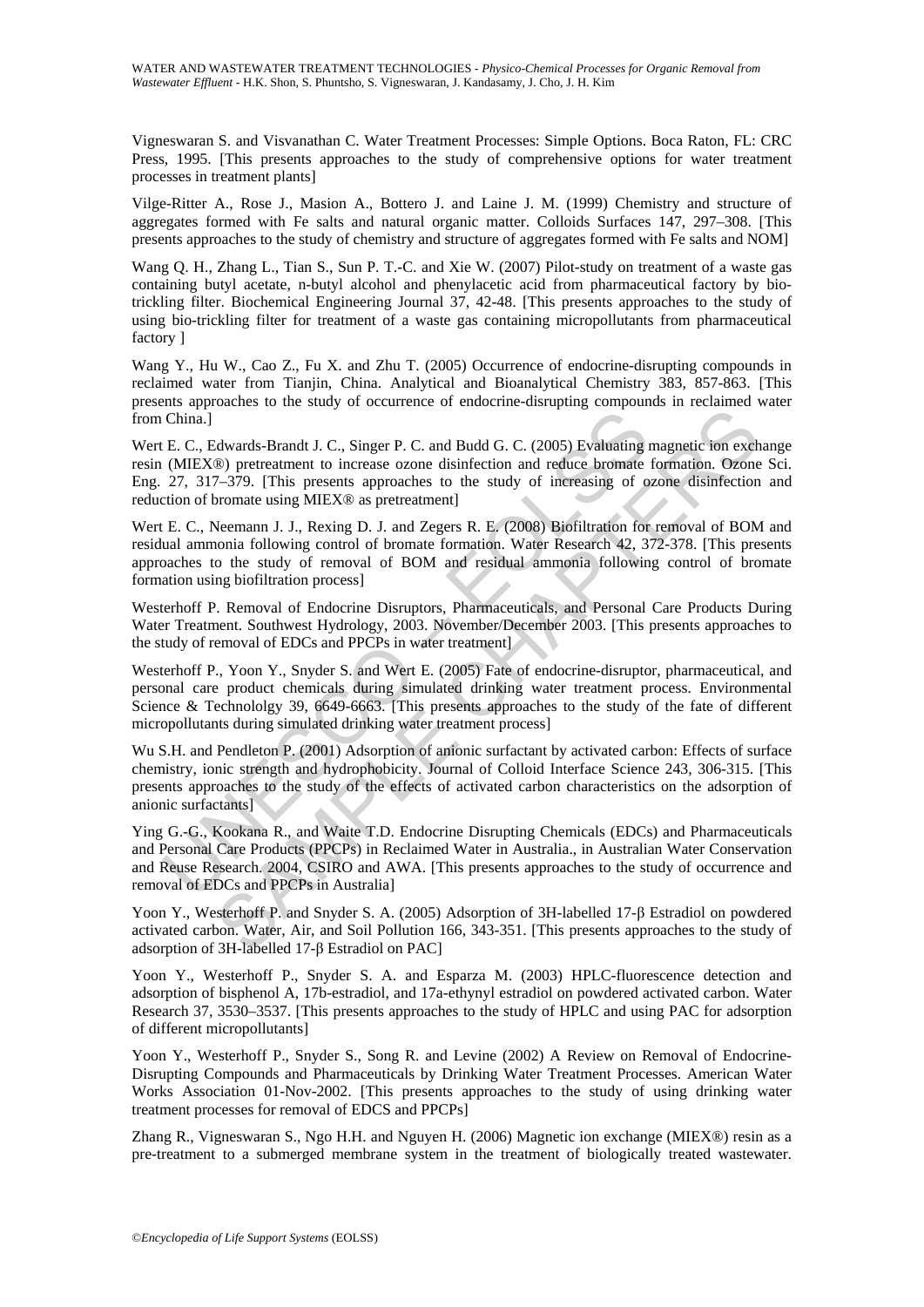Desalination, 192, 296-302. [This presents approaches to the study of submerged membrane systems using MIEX® resin for BTWW treatment]

Zhang H. (2002) Regeneration of exhausted activated carbon by electrochemical method. Chemical Engineering Journal 85, 81-85. [This presents approaches to the study of using electrochemical methods to regenerate exhausted activated carbon]

Zhang Y. and Zhou J. L. (2005) Removal of estrone and 17β-estradiol from water by adsorption. Water Research 39, 3991-4003. [This presents approaches to the study of removal of micropollutants by adsorption]

#### **Biographical Sketches**

**Dr H.K. Shon** is currently a UTS Chancellor's postdoctoral research since 2006. His research interests include membrane processes and new analytical methods for wastewater treatment and reuse. He has made significant contributions to the understanding of membrane fouling in wastewater treatment processes.

**Mr Sherub Phuntsho** is an engineer working for the Department of Urban Development and Engineering under the Ministry of Works and Human Settlements, Royal Government of Bhutan, Thimphu. He heads the Urban Waste Management Section of the Urban Infrastructure Services Division. He is responsible for planning and design of any works related to urban sewerage and solid waste management system in the form of technical assistance to all the local municipal authorities in Bhutan. He recently reviewed the performance of a sewage treatment plant for Thimphu city which is soon expected to be published in a journal. He is currently working on a research to study the municipal solid waste management systems including the quality and quantity of waste generated in the urban centres of Bhutan. He is the also coordinating to organize a national level conference on solid waste management 2008 in Bhutan.

ssess.<br>
Sherub Phuntsho is an engineer working for the Department of Urb<br>
neering under the Ministry of Works and Human Settlements, Royal Ge<br>
phu. He heads the Urban Waste Management Section of the Urban Infrastruct<br>
s re **Phuntsho** is an engineer working for the Department of Urban Development<br>under the Ministry of Works and Human Settlements. Royal Government of Bh<br>heads the Urban Waste Management Section of the Urban Infrastructure Serv **Dr S. Vigneswaran** has been working on water and wastewater treatment and reuse related research since 1976. During the last twenty years, he has made significant contributions in physico-chemical water treatment related processes such as filtration, flocculation, membrane-filtration and adsorption. His research activities both on new processes development and mathematical modeling are well documented in reputed international journals such as Water Research, American Institute of Chemical Engineers Journal, Chemical Engineering Science, Journal of American Society of Civil Engineers, and Journal of Membrane Science. He has also been involved in a number of consulting activities in this field in Australia, Indonesia, France, Korea, and Thailand through various national and international agencies. He has authored two books in this field at the invitation of CRC press, USA, and has published more than 230 papers in journals and conference's proceedings. Currently a Professor of the Environmental Engineering Group at the University of Technology, Sydney, he was the founding Head of and the founding Co-ordinator of the University Key Research Strength Program in Water and Waste Management. He is coordinating the Urban Water Cycle and Water and Environmental Management of the newly established Research Institutes on Water and Environmental Resources Management and Nano-scale Technology respectively.

**Dr J. Kandasamy** is Senior Lecturer in the Faculty of Engineering University of Technology, Sydney, Australia. He obtained his PhD from University of Auckland., New Zealand where is also obtained his Bachelor in Civil Engineering and Masters in Civil Engineering. He has worked in the New South Wales Government as a Senior Engineer for 15 years and has wide industry knowledge.

**Dr J. Cho**, associate professor at Gwangju Institute of Science and Technology, has been studying on research for water reuse using various technologies, including constructed wetland and membrane filtration. He is recently interested in research of ecological engineering as well as related education. He is an editorial board member of Journal, Water Science and Technology, IWA and newsletter editor of Water Reuse Specialty Group in IWA.

Dr J.H Kim is presently working at the School of Applied Chemical Engineering, Chonnam National University, and the President of Photo and Environmental Technology Ltd. His research interest is a leading expert on the photocatalyst technology using TiO2 photocatalyst to purify air and water. He was